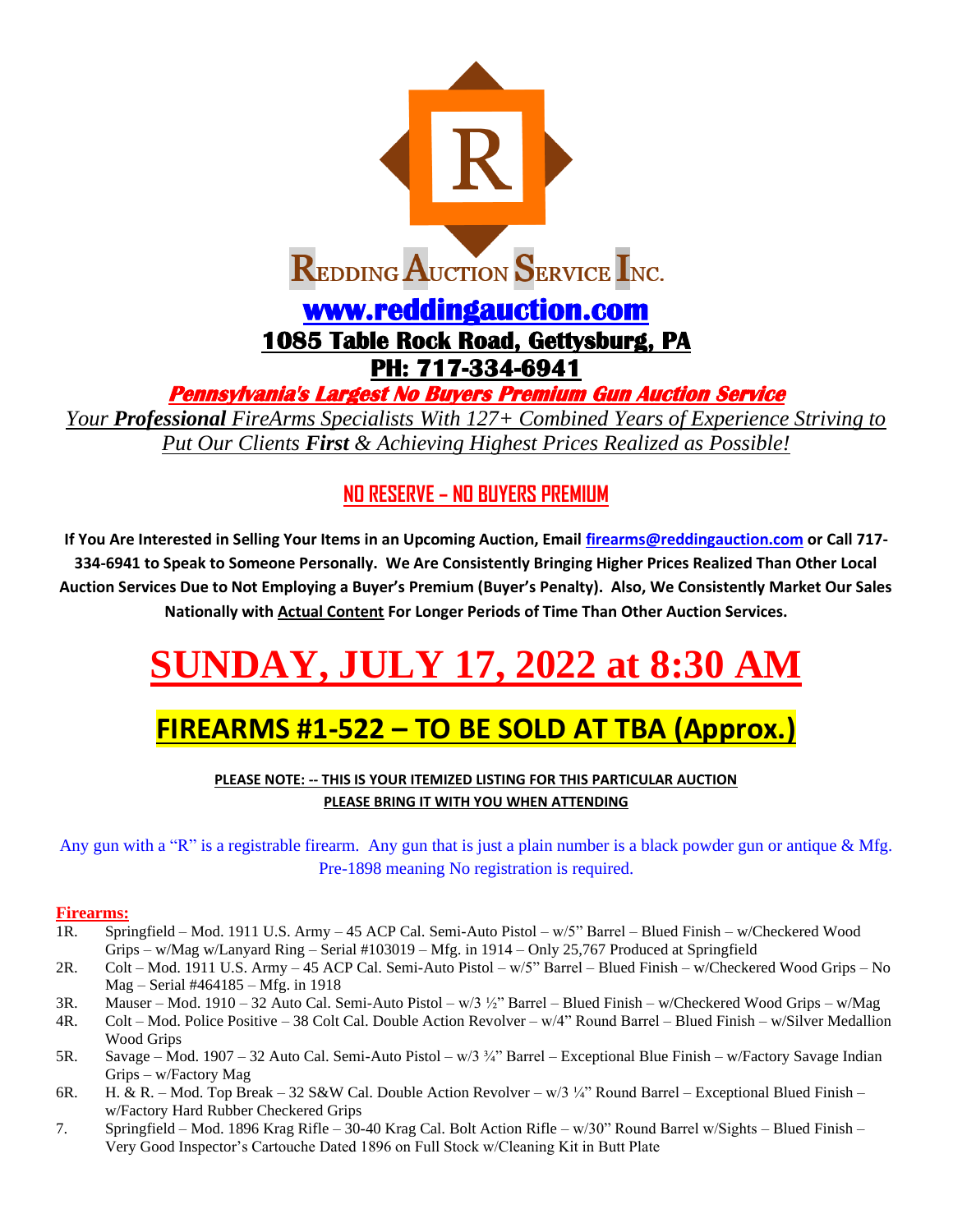- 8. Springfield Mod. 1884 45-70 Gov't Trapdoor Rifle w/32 5/8" Barrel w/Sights Blued/Gray Finish w/Full Wood Stock w/Visible Stock Cartouche Dated 1890
- 9R. French MAS Mod. 1949/56 7.62 (308) Cal. Semi-Auto Rifle w/20" Barrel w/Flash Hider & Sights Military Finish w/Pistol Grip Wood Stocks – w/Mag
- 10R. French MAS Mod. 1949/56 Sniper Rifle 7.5 Cal. Semi-Auto Rifle w/20" Barrel w/Flash Hider & Sights Military Finish w/Pistol Grip Wood Stocks – w/Clip, Sling & Bayonet – w/APX L 806 50M No. 18972 Scope & Mount
- 11R. FAZ No. 4 MK 2 303 British Cal. Bolt Action Rifle w/24" Barrel Still in the Cosmoline & Wrapping Wrapping Opened Just Enough to Get Serial # - Tag on Wrapping "FA2 Sept. 1955, Rifle No. 4 MK2 18ga., Normal Butt, New & a Separate Serial Tag w/Serial #
- 12R. Navy Arms Built on Enfield Action 45-70 Cal. Bolt Action Rifle w/22" Barrel w/Front & Rear Barrel Sights Blued Finish – w/Pistol Grip Wood Stock – w/Clip
- 13R. Enfield Mod. No. 4 MK-1 T Sniper 303 British Cal. Bolt Action Rifle w/25" Barrel w/Sights Military Finish w/Pistol Grip Full Military Wood Stock w/Wood Cheek Piece – w/Side Receiver Scope Mounting Bases – w/Magazine Cut Off – w/Clip
- 14R. Winchester Pattern 14 303 British Cal. Bolt Action Rifle w/26" Barrel w/Front Sight & Rear Sight Blued Finish w/Smooth Wood Pistol Grip Stocks w/Visible Stock Cartouche – w/Sling Swivels
- 15R. DWM Mod. Artillery Luger 9mm Cal. Semi-Auto Pistol w/8" Barrel w/Sights Blued Finish w/German Military Proof Marks – All Matching #s Including Wood Base Mag – Dated 1917
- 16R. Mauser Mod. Broom Handle 7.63 Mauser/30 Mauser Cal. Semi-Auto Pistol w/5 ½" Barrel w/Front & Rear 1000 Meter Sights – Blued Finish w/Fair Amount of Fire Blue Remaining on Certain Parts – w/Checkered Wood Grips (30 Groove)
- 17R. DWM Mod. P08 Luger (Double Date) 9mm Cal. Semi-Auto Pistol w/4" Barrel Blued Finish w/German Military Proof Marks – All Matching #s Except Mag – Double Dated 1914/1920 on Top of Receiver
- 18R. DWM Mod. P08 Luger 30 Luger Cal. Semi-Auto Pistol w/4" Barrel Blued Finish w/Checkered Wood Grips w/Wood Base Mag w/No Numbers – All Matching #s Except Mag – Dated 1918
- 19R. DWM Mod. P08 Luger 9mm Cal. Semi-Auto Pistol w/4" Barrel Blued Finish w/Checkered Wood Grips w/Wood Base Mag – All Matching #s Except Mag (433) – Dated 1917
- 20R. Enfield Mod. L39A1 7.62x51 Cal. Bolt Action Target Rifle w/27" Barrel w/Parker-Hale Target Hooded Front Sight & Parker Hale Rear Receiver PH5C Target Peep Sight – Blued Finish – w/Pistol Grip Wood Stock – w/Sterling Mag
- 21. Japanese Type 26 9mm Japanese Cal. Double Action Revolver w/4 ¾" Barrel Blued Finish w/Wood Grips w/Releasable Trigger Guard - w/Lanyard Loop - 1<sup>st</sup> Year Production, 1893
- 22R. Japanese Type Nambu 8mm Nambu Cal. Semi-Auto Pistol w/4 ½" Barrel Blued Finish w/Wood Grips w/Matching # on Mag – w/Correct Holster w/a lot of Japanese Writing Inside Flap
- 23R. Steyr Mod. 98k 7.92mm Cal. Bolt Action Rifle w/23.6" Round Barrel w/Sights Blued/Gray Finish w/Pistol Grip Wood Stocks – w/Original Leather Sling – Mixed Numbers – Import Marked – Mfg. in 1941 – Mfg. Code: bnz
- 24R. Mauser Mod. 98k 7.92mm Cal. Bolt Action Rifle w/23.6" Round Barrel w/Sights Blued Finish w/Pistol Grip Wood Stocks – w/Matching Bolt – Mfg. in 1944 – Mfg. Code: byf
- 25R. J.P. Sauer & Sohn Mod. 98k 7.9mm Cal. Bolt Action Rifle w/24" Barrel w/Original Muzzle Cover Blued Finish w/Original Sling – Matching #s – Mfg. in 1942 – Mfg. Code: ce
- 26R. Czech Mod. VZ 24 7.92mm Cal. Bolt Action Rifle w/24" Barrel w/Sights Military Finish w/Matching # Wood Stock – w/Original Sling – All Matching #s but Bolt
- 27R. BLM Mod. 98k 8mm Cal. Bolt Action Rifle w/24" Barrel w/Sights Military Finish w/Sporterized Stock w/Matching  $# \text{ bolt} - \text{Mfg.}$  in 1941 – Mfg. Code: duv
- 28R. Gustloff-Werke Mod. 98k 7.92mm Cal. Bolt Action Rifle w/23.6" Round Barrel Blued Finish w/Pistol Grip Wood Stock – w/Original Sling – All Matching #s Including Bolt – Mfg. in 1943 – Mfg. Code: bcd
- 29R. ERMA Mod. 98k 7.92mm Cal. Bolt Action Rifle w/23.6" Round Barrel w/Sights Blued Finish w/Pistol Grip Wood Stock – w/Original Sling – All Matching #s Including Bolt – Mfg. in 1937 – Mfg. Code: S/27
- 30R. ERMA Mod. 98k 9mm Cal. Bolt Action Rifle w/23.6" Barrel Military Finish w/Pistol Grip Wood Stock w/Military Markings – All Matching #s Including Bolt – Mfg. in 1937 – Mfg. Code: S/27
- 31R. Japanese Type 99 Rifle 7.7mm Cal. Bolt Action Rifle w/26" Round Barrel w/Sights Military Finish w/Pistol Grip Wood Stocks – Mum Ground – Note: Bolt Issues
- 32R. Czech Mod. CZ 27 7.65mm Cal. Semi-Auto Pistol w/3 ½" Barrel Blued Finish w/Nazi Production Mark on Frame w/3 Mags Total – w/Holster
- 33R. Deutsche-Werke Ortgies Patent 7.65mm Cal. Semi-Auto Pistol w/3 ½" Barrel Blued/Gray Finish w/Mag Note: Left Grip Loose
- 34R. DWM Mod. P08 Luger 9mm Cal. Semi-Auto Pistol w/4" Round Barrel Re-Blued Finish w/Modified Mag Made for Commercial Sale, No Military Proofs or Acceptance Marks
- 35R. FN Mod. 1922 7.65mm Cal. Semi-Auto Pistol w/4 ½" Round Barrel Blued Finish w/Checkered Wood Grips w/Clip – Nazi Marked Many Times on Slide & Frame
- 36R. DWM Mod. P08 Luger 9mm Cal. Semi-Auto Pistol w/4" Round Barrel Re-Blued Finish Made for Commercial Sale, No Military Proofs or Acceptance Marks
- 37R. Radom Mod. VIS-35 9mm Cal. Semi-Auto Pistol w/4 ½" Barrel Blued Finish w/Unusual White Plastic Grips w/Radom Marking – Slide & Frame German Proofed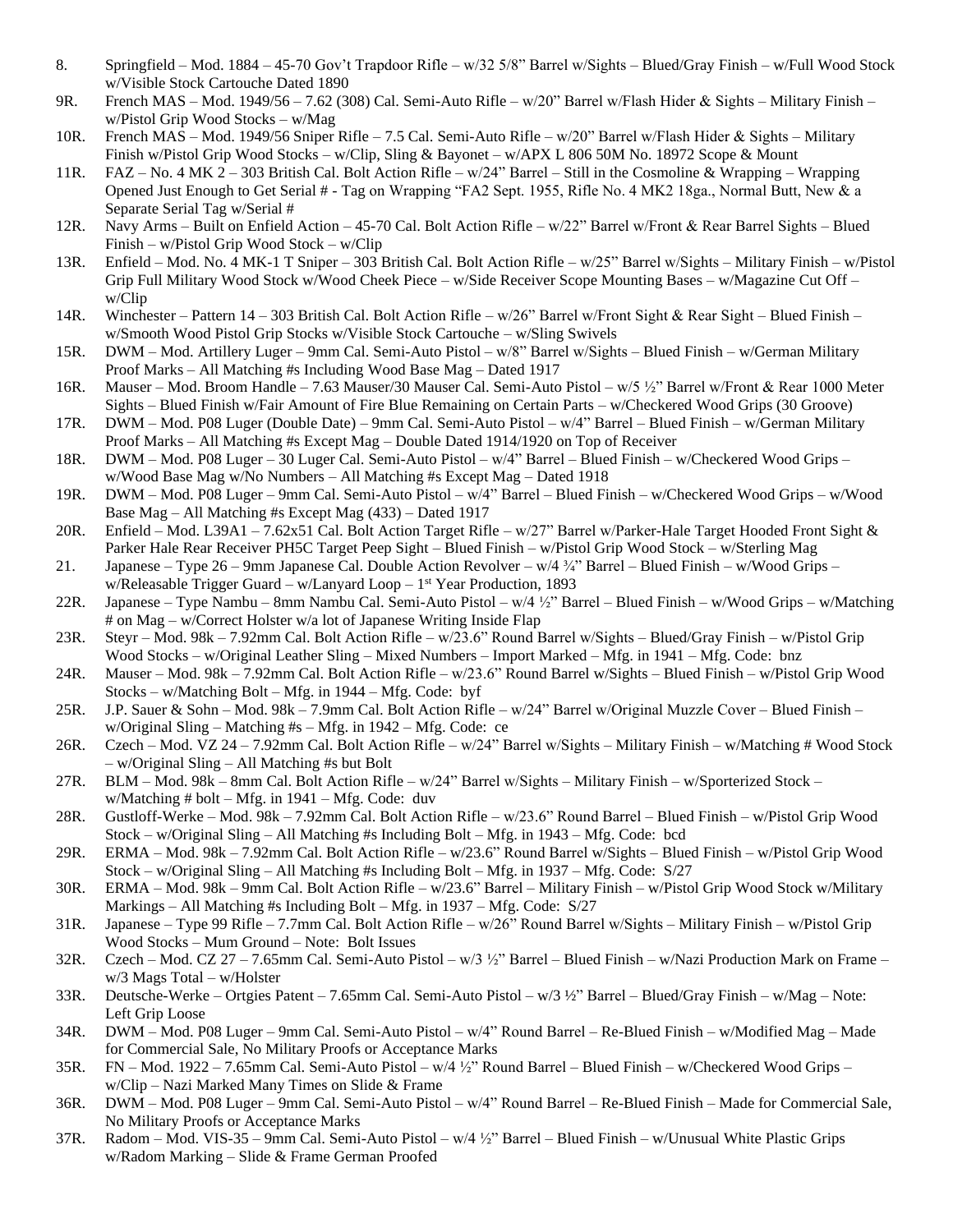- 38R. Walther Mod. PP 7.65mm Cal. Semi-Auto Pistol w/3  $\frac{1}{2}$ " Barrel Blued Finish w/Factory Grips w/Mag Slide & Barrel are Eagle Over N Proofed
- 39R. Walther Mod. P.38 9mm Cal. Semi-Auto Pistol w/5" Barrel Blued Finish w/Original Grips w/Original Rare Leather Lanyard – Mfg. in 1944 – Mfg./Date Code: AC 44
- 40R. Carl Gustafs Mod. 96 Swedish Mauser 6.5mm Swiss Cal. Bolt Action Rifle w/29 ½" Barrel w/Blade Front & Adj. Rear Sniper Sights – Military Finish – w/Straight Grip Wood Stock w/Metal Butt Plate & Cover – w/Leather Sling & Cleaning Rod – Dated 1919
- 41R. Japanese Type 99 Short Rifle, Nagoya 3rd Series 7.7mm Jap Cal. Bolt Action Rifle w/26" Barrel w/Blade Front & Adj. Rear Sights – Military Finish – w/Pistol Grip Wood Stocks w/Metal Butt Plate – w/Cleaning Rod – Ground Mum
- 42R. Finnish Mod. 39 7.62x54R Cal. Bolt Action Rifle w/27 ½" Barrel w/Blade Front & Adj. Rear Sights Military Finish w/Pistol Grip Wood Stocks w/Metal Butt Plate – w/Period Leather Sling – Dated 1941 – Import Marked
- 43R. MAC (French) Berthier Model 1916 Carbine 8mm Lebel Cal. Bolt Action Rifle w/18" Barrel w/Blade Front & Adj. Rear Sights – Military Finish – w/Straight Grip Wood Stock w/Metal Butt Plate – Dated/Marked "MAC 1917"
- 44R. MAS (French) Berthier Model 1907/15-M34 7.5mm French Cal. Bolt Action Rifle w/23" Barrel w/Blade Front & Adj. Rear Sights – Military Finish – w/Straight Grip Wood Stocks w/Metal Butt Plate – w/Period Leather Sling
- 45R. MAS (French) Mod. MAS 36 7.5 French Cal. Bolt Action Rifle w/23" Barrel w/Blade Front & Adj. Rear Sights Military Finish – w/Pistol Grip Wood Stocks w/1940 Dated Cartouche on Stock – w/Period Leather Sling – No Import Marks
- 46R. Japanese Type 38 Short Rifle 6.5mm Jap Cal. Bolt Action Rifle w/25 ½" Barrel w/Blade Front & Adj. Rear Sights Military Finish – w/Pistol Grip Wood Stocks w/Metal Butt Plate & Dust Cover – Ground Mum
- 47R. Lithgow (Australia) Enfield Mod. SMLE No. 1 MKIII 303 Brit Cal. Bolt Action Rifle w/25 ¼" Barrel w/Blade Front & Adj. Rear Sights – Military Finish – w/Pistol Grip Wood Stocks w/Brass Tag on Right Side of Stock "NP 509" & Brass Butt Plate – w/Detachable Mag – w/Sling – Dated 1918
- 48R. Husqvarna Swedish Mod. 38 Mauser 6.5mm Swiss Cal. Bolt Action Rifle w/24" Barrel w/Blade Front & Adj. Rear Sights – Military Finish – w/Straight Grip Wood Stocks w/Brass Disk on Right Side of Stock – w/Cleaning Rod – Dated 1941 – Import Marked On Barrel
- 49R. Japanese Type 99 Short Rifle, Nagoya 3<sup>rd</sup> Series 7.7mm Jap Cal. Bolt Action Rifle w/26" Barrel w/Blade Front & Anti-Aircraft Rear Sights – Military Finish – w/Pistol Grip Wood Stocks w/Metal Butt Plate – Ground Mum
- 50R. MAS (French) Mod. MAS 36 7.5mm French Cal. Bolt Action Rifle w/23" Barrel w/Hooded Front & Adj. Rear Sights Military Finish – w/Pistol Grip Wood Stocks – w/Leather Sling – Arsenal Rework – Import Marked
- 51R. Finnish Mod. 91/30 7.62x54R Cal. Bolt Action Rifle w/29" Barrel w/Hooded Front & Adj. Rear Sights Military Finish – w/Straight Grip Wood Stocks w/Metal Butt Plate – w/Cleaning Rod – w/Canvas Sling – Import Marked
- 52R. Japanese Type 38 Training Rifle 6.5 Jap Cal. Bolt Action Rifle w/31 ½" Barrel w/Blade Front & Adj. Rear Sights Military Finish – w/Pistol Grip Wood Stocks w/Metal Butt Plate – w/Leather Sling
- 53R. Finnish Mod. 91/30 7.62x54R Cal. Bolt Action Rifle w/29" Tikka Barrel Dated 1944 w/Hooded Front & Adj. Rear Sights – Military Finish – w/Straight Grip Wood Stocks w/Metal Butt Plate – w/Cleaning Rod – w/Period Sling – Import Marked
- 54R. MAS (French) Mod. MAS 36 7.5mm French Cal. Bolt Action Rifle w/23" Barrel w/Hooded Front & Adj. Rear Sights Military Finish – w/Pistol Grip Wood Stocks – w/Period Leather Sling
- 55R. Russian Mod. SKS 7.62x39mm Cal. Semi-Auto Rifle w/20 ½" Barrel Military Finish w/Blade Bayonet w/Original Sling – Mfg. in 1953 – Import Marked
- 56R. Russian Mod. 1944 Carbine 7.62x54 Cal. Bolt Action Rifle w/20 ½" Round Barrel Blued Finish w/Flip Spike Bayonet – Dated 1945 – Import Marked
- 57R. Lithgow (Australia) Enfield Mod. SMLE No. 1 MKIII 303 Brit. Cal. Bolt Action Rifle w/25" Barrel Military Finish Full Wood Military Stock – w/Detachable Mag – w/Sling – Dated 1919
- 58R. Ishapore (India) Enfield Mod. SMLE No. 1 MKIII 303 Brit. Cal. Bolt Action Rifle w/25.2" Barrel Military Finish Dated 1904, Modification Date 1940 – Import Marked
- 59R. Mauser Mod. Gew 98 (Turkish Marked) 7.92mm Cal. Bolt Action Rifle w/29" Barrel Military Finish w/Full Wood Military Stock – Mfg. 1918
- 60R. ERA (England) (Eddystone/Remington) Pattern 14 303 Brit. Cal. Bolt Action Rifle w/26" Round Barrel Military Finish – w/Full Wood Military Stock – w/Original Cloth Sling
- 61R. Ishapore (India) Enfield Mod. SMLE No. 1 MKIII 303 Brit. Cal. Bolt Action Rifle w/25.2" Barrel Military Finish Wire Wrapped for Used w/Grenade Launcher – w/Mag – w/Original Sling
- 62R. Lithgow (Australia) Enfield Mod. No. 1 MKIII 303 Brit. Cal. Bolt action Rifle w/25.2" Barrel Painted for Cadet Use Military Finish – w/Full Wood Military Stock – w/Rare Fully Adj. Mues Rear Sight – w/Mag – w/Original Sling – Mfg. in 1918
- 63R. Japanese Type 99 Rifle 7.7mm Jap Cal. Bolt Action Rifle w/31.4" Barrel Military Finish w/Full Wood Military Stock – w/Matching Bolt – Ground Mum
- 64R. Long Branch (Canada) British Enfield No. 4 MKI 303 Brit. Cal. Bolt Action Rifle w/25.2" Round Barrel Military Finish – w/Full Wood Military Wood Stock – w/Mag – w/Matching Bolt – Mfg. in 1942
- 65R. BRNO (Czech) Mod. VZ 24 7.92mm Cal. Bolt Action Rifle w/23" Barrel Military Finish w/Full Wood Military Stock – w/Original Cloth Sling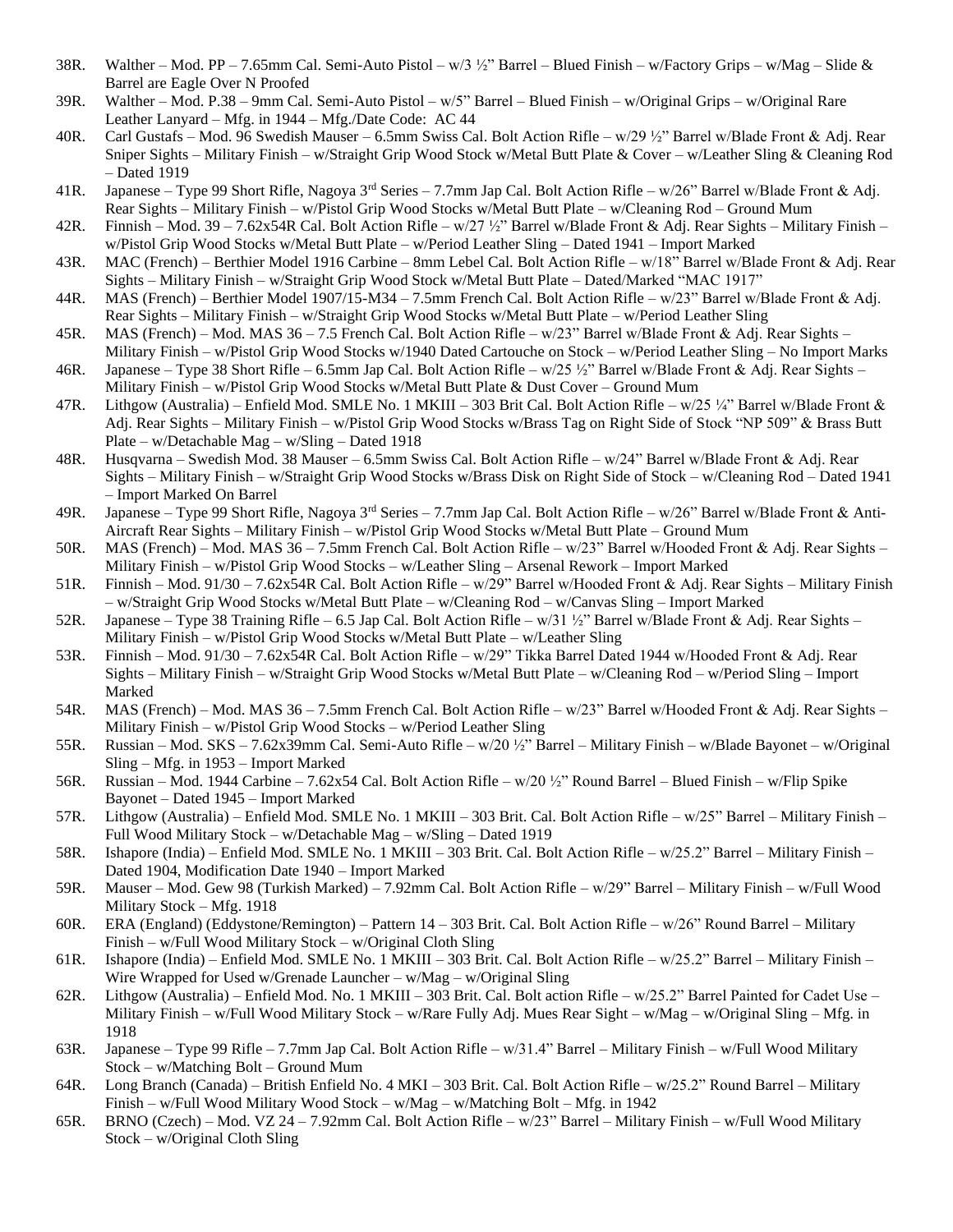- 66R. Yugo Mod. 98k 7.92x57mm Cal. Bolt Action Rifle w/23 ¼" Round Barrel Military Finish w/Full Wood Military Stock – "Preduzece 44" Marked – Import Marked
- 67R. Long Branch (Canada) Enfield No. 4 Mk1 303 Brit. Cal. Bolt Action Rifle w/25.2" Barrel Blued Finish w/Full Wood Military Stock – w/Mag – Dated 1941, Early Canadian Long Branch
- 68R. Enfield No. 4 MK1 303 Brit. Cal. Bolt Action Rifle w/25.2" Round Barrel Military Finish w/Full Wood Military Stocks – w/Mag – w/Sling
- 69. BSA Mod. Martini MKIII 22 Cal. Single Shot Training Rifle w/29" Round Barrel w/Ross MKIII Adj. Rear Sight Military Finish – w/Full Wood Stock
- 70R. Exceptional Winchester Mod. 97 Military Trench (Take Down) 12ga. Pump Action Shotgun w/21" Cylinder Choked Barrel – Exceptional Blue Finish – w/4 Row Metal Vented Hand Guard, Pistol Grip Wood Stock w/Winchester Hard Rubber Butt Plate & Ribbed Forearm – Receiver Marked w/"US" & Ordnance Bomb, Barrel Marked w/Ordnance Bomb – Butt Stock Has Correct GHD & Cross Cannons Cartouches – Gun Comes w/Winchester Marked Bayonet w/Scabbard – Exceptional Set w/the Exception of a Small Chip in the Butt Plate
- 71R. Remington Mod. 03-A4 Sniper 30 Cal. Bolt Action Rifle w/24" Remington 1-44 Dated Barrel Military Finish w/Wood Stock – w/Leather Military Sling – w/Telescope M7381 Scope w/Leather Cover
- 72. 69 Cal. Socket Bayonet w/Scabbard
- 73R. Winchester Mod. M1 Garand 30 Cal. Semi-Auto Rifle w/24" LMR 9-53 Dated Barrel Military Finish w/Pistol Grip Wood Stocks w/RRA Stamped in Stock – w/Original Shipping Box Dated 1990
- 74R. Spreewerk (German) Mod. P.38 9mm Cal. Semi-Auto Pistol w/5" Barrel w/Front & Rear Sights Blued Finish w/Brown Slotted Synthetic Grisp – w/Holster – Mfg. Code: cyq – Import Marked
- 75R. Colt Model of 1911 U.S. Army 45ACP Cal. Semi-Auto Pistol w/5" Barrel w/Front & Rear Sights Blued/Brown Finish – w/Checkered Wood Grips – w/Two-Tone Mag
- 76. Uberti- Mod. Colt Walker 44 Cal. Black Powder Revolver w/9" Barrel w/Front Sight Blued/Case Hardened Finish w/Case Hardened Frame – w/Engraved Cylinder w/War Scene – w/Smooth Wood Grips
- 77R. Remington Mod. 700 Sniper 308 Win. Cal. Bolt Action Rifle w/26" Barrel w/Muzzle Brake Military Finish w/Camo Synthetic Pistol Grip Stocks w/Cheek Piece & Cartridge Holder – w/Harris SBRM Adj. Bi-Pod – w/Picatinny Scope Mount & Tactical Scope Rings
- 78R. Marlin Mod. 80 22 Cal. Bolt Action Rifle w/24" Barrel w/Front Sight & Adj. Rear Sight Blued Finish w/Smooth Wood Pistol Grip Stocks w/Factory Butt Plate – w/2 Mags
- 79R. Gustloff-Werke Mod. 98k 8mm Cal. Bolt Action Rifle w/24" Barrel w/Hooded Front Sight & Rear Adj. Sight Blued/Brown Finish – w/Smooth Wood Pistol Grip Stocks w/Metal Butt Plate – All Matching #s Except Bolt – Mfg. Code: bcd – Dated 43 – Not Import Marked
- 80R. U.S. Springfield Mod. 1903 30-06 Cal. Bolt Action Rifle w/24" SA 6-29 Dated Barrel w/Hood Front Sight & Adj. Rear Sight – Blued/Gray Finish – w/Smooth Wood Straight Grip Stock w/Metal Butt Plate – w/Leather Sling
- 81R. Finnish SA Marked Mod. 91/30 7.62x54R Cal. Bolt Action Rifle w/29 ¾" Barrel Military Finish w/Full Military Wood Stock – Not Import Marked
- 82R. U.S. Rock Island Mod. 1903 30-06 Cal. Bolt Action Rifle w/24" SA 44 Dated Barrel Military Finish w/Straight Grip Wood Stocks w/FJA Cartouche – w/Sling
- 83R. Geha (Nitro Proofed) 12ga. Bolt Action Shotgun w/26 5/8" Cyl. Bore Barrel w/Bead Sight Blued Finish w/Pistol Grip Wood Stocks w/Metal Butt Plate
- 84R. German Mauser Mod. Guild Gun G98 Post WWI Conversion Hunting Rifle 8mm Mauser Cal. Bolt Action Rifle w/24" Barrel w/Blade Front & 2-Leaf Rear Sights – Blued Finish – w/Checkered Balled Pistol Grip Wood Stock w/Raised Cheek Piece – w/Double Set Triggers
- 85R. U.S. Springfield Mod. 1903 30-06 Srpg. Cal. Bolt Action Rifle w/24" SA 6-28 Dated Barrel w/Hooded Front & Adj. Rear Sights – Military Finish – w/Scant Pistol Grip Wood Stocks w/Metal Butt Plate & Faint Cartouches – w/Leather Sling
- 86R. CZ Mod. 52 7.62x25 Cal. Semi-Auto Pistol w/4 ½" Barrel w/Front & Rear Sights Matte Blued Finish w/Slotted Plastic Grips – w/Mag – w/Holster – w/Box & Manuals
- 87R. Savage No. 4 MKI 303 Brit. Cal. Bolt Action Rifle w/25" Barrel w/Sight Military Finish w/Smooth Wood Pistol Grip Stocks w/Metal Butt Plate – w/Mag
- 88R. ERA (Eddystone/Remington) Pattern 14 303 Brit. Cal. Bolt Action Rifle w/26" Barrel w/Sight Military Finish w/Smooth Wood Pistol Grip Stocks w/Metal Butt Plate
- 89R. Lee-Enfield Mod. SMLE MKV 303 Brit. Cal. Bolt Action Rifle w/25" Barrel w/Sight Military Finish w/Smooth Wood Pistol Grip Stocks w/Brass Butt Plate – w/Mag
- 90R. Norinco Mod. AK-47 7.62x39 Cal. Semi-Auto Rifle w/16" Barrel w/Hood Front Sight & Adj. Rear Sight Blued Finish – w/Collapsible Butt Stock, Smooth Wood Pistol Grip & Forearm – No Mag – w/Sling **(CANNOT GO TO MARYLAND!)**
- 91R. Enfield No. 4 MKII 303 Brit. Cal. Bolt Action Rifle w/25" Barrel w/Sight Military Finish w/Smooth Wood Pistol Grip – w/Mag
- 92R. Enfield Mod. Sht-LE MK III 303 Brit. Cal. Bolt Action Rifle w/25" Barrel w/Sight Military Finish w/Smooth Wood Pistol Grip Stocks w/Metal Butt Plate – w/Mag – w/Sling – Dated 1943
- 93R. Finnish Mod. 28/30 7.62x54R Cal. Bolt Action Rifle w/26" Barrel w/Front Sight & Adj. Rear Sight Military Finish w/Smooth Wood Straight Grip Stock w/Metal Butt Plate & Smooth Wood Finger Groove Forend – Dated 1940 – Import Marked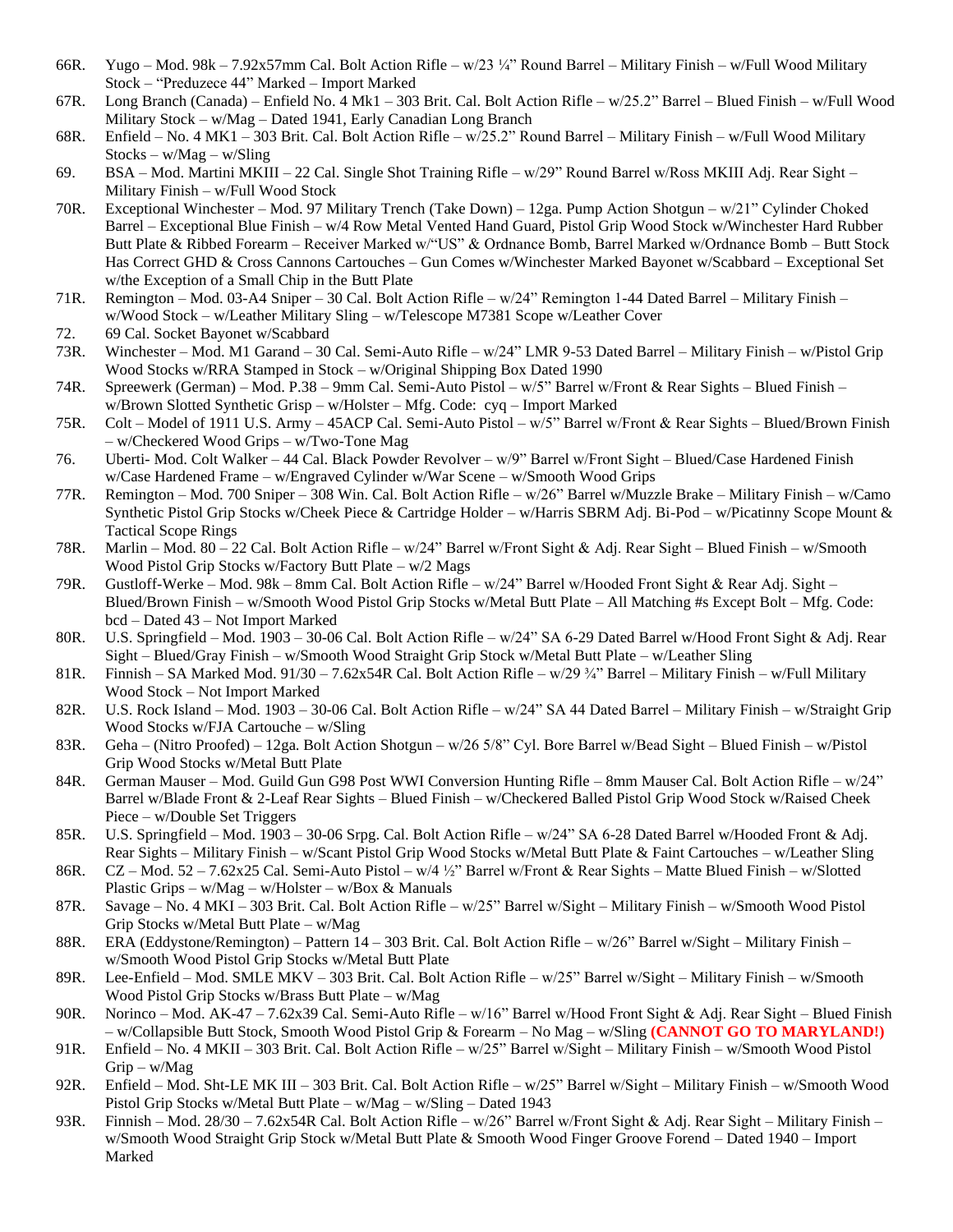- 94R. Springfield Mod. M1 Garand 30 Cal. Semi-Auto Rifle w/24" Barrel Military Finish w/Pistol Grip Wood Stocks w/Cleaning Kit – w/2 D Clips, 1 Loaded w/Blanks – w/Bayonet – Import Marked
- 95R. Smith-Corona Mod. 03-A3 30-06 Sprg. Cal. Bolt Action Rifle w/24" S-C 6-43 Dated Barrel w/Blade Front & Adj. Rear Sights – Military Finish – w/Straight Grip Full Wood Stocks w/Metal Butt Plate
- 96R. Remington Mod. 513T The Match Master "U.S. Property" Marked 22LR Cal. Bolt Action Rifle w/27" Heavy Target Barrel w/Blade Front & Redfield Adj. Rear Peep Sights – Military Finish – w/Pistol Grip Target Wood Stock w/Several Cartouches & Metal Butt Plate – w/Detachable Magazine
- 97R. H. & R. Mod. 65 Reising 22LR Cal. Semi-Auto Training Rifle w/23" Barrel w/Blade Front & Redfield Adj. Rear Peep Sights – Military Finish – w/Pistol Grip Wood Stock w/Metal Butt Plate – w/Detachable Magazine
- 98R. Mossberg Mod. 44US "U.S. Property" Marked 22LR Cal. Bolt Action Rifle w/26" Barrel w/Blade Front & Mossberg S100 Adj. Rear Peep Sight – Blued Finish – w/Pistol Grip Target Wood Stock w/Metal Butt Plate – w/Detachable Magazine
- 99R. Mossberg Mod. 144 US Training Rifle "U.S." Marked 22LR Cal. Bolt Action Rifle 27 ¼" Barrel w/Globe Front & Redfield Adj. Rear Peep Sights – Blued Finish – w/Pistol Grip Target Wood Stock w/Black Plastic Butt Plate & Track for Adj. Palm Stop
- 100R. Springfield Mod. M1-D Garand Sniper Rifle 30 M1 Cal. Semi-Auto Rifle w/24" SA 1-53 Dated Barrel w/Sights Military Finish – w/Pistol Grip Wood Stocks w/Metal Butt Plate – w/M84 Rifle Scope – w/CMP Certificate of Authenticity
- 101R. Carl Gustafs Mod. 1896 Sniper/Target Rifle 6.5x55mm Cal. Bolt Action Rifle w/29 ½" Barrel w/Blade Front & Adj. Rear Sights – Blued Finish – w/Wood Stock w/Metal Butt Plate & Metal Disc on Right Side of Stock Indicating the Owner's Name Hans Andersson Who Was a Competitive Shooter & Member of the Swedish Air Force at Finspang, FSG – w/Leather Sling – w/Cleaning Rod – w/Ajack 4x90mm T Post Reticle Scope & Mounts & Carry Case – Dated 1901
- 102R. Enterprise Arms Mod. L1A1 Sporter 7.62x51mm Cal. Semi-Auto Rifle w/24" Barrel w/Flash Hider Parkerized Finish – w/Textured Black Synthetic Pistol Grip, Butt Stock, Forearm & Guard – w/Detachable Mag – w/Nylon Sling – w/Trilux L2A2 Infantry Sight Unit w/Carry Pouch **(CANNOT GO TO MARYLAND!)**
- 103R. Tula Arsenal (Russian) Mod. Mosin-Nagant M38 Carbine 7.62x54R Cal. Bolt Action Rifle w/20" Barrel w/Hooded Front & Adj. Rear Sights – Blued Finish – w/Straight Grip Wood Stocks w/Metal Butt Plate – Dated 1943 – Import Marked
- 104R. Tula Arsenal (Russian) Mod. Mosin-Nagant M44 Carbine 7.62x54R Cal. Bolt Action Rifle w/20" Barrel w/Hooded Front & Adj. Rear Sights – Blued Finish – w/Straight Grip Full Wood Stocks w/Metal Butt Plate – w/Folding Bayonet – All Matching Serial #s – Dated 1946 – Import Marked
- 105R. Schmidt-Rubin Mod. K-31 Swiss 7.5x55mm Cal. Straight Pull Rifle w/25 5/8" Barrel w/Blade Front & Adj. Rear Sights & Correct Muzzle Cap – Blued Finish – w/Full Length Grip Wood Stocks w/Metal Butt Plate & Private Sale Owners Tag Inlaid into Right Side of Stock – w/Detachable Mag – w/Sling – Mfg. in 1955 – Import Marked
- 106R. Mauser-Oberndorf Swedish Mod. 1896 6.5x55mm Cal. Bolt Action Rifle w/29" Barrel w/Blade Front & Adj. Rear Sights – Blued Finish – w/Straight Grip Full Wood Stocks w/Metal Butt & Brass Tag Attached to Right Side of Stock – w/Leather Sling – w/Cleaning Rod – Mfg. in 1900 – Import Marked
- 107R. Carl Gustaf Mod. 96 Swedish Mauser 6.5x55mm Cal. Bolt Action Rifle w/29" Barrel w/Hooded Front & Metallverken Adj. Rear Sights – Blued Finish – w/Straight Grip Wood Stocks w/Metal Butt Plate & Brass Tag Attached to Right Side of Stock – w/Leather Sling – w/Cleaning Rod – Mfg. in 1920
- 108R. Husqvarna (Swedish) Mod. 38- 6.5x55mm Cal. Bolt Action Rifle w/25 ½" Barrel w/Blade Front & Adj. Rear Sights w/Flash Hider – Blued Finish – w/Straight Grip Full Wood Stocks w/Metal Butt Plate – w/Leather Sling – w/Cleaning Rod – Mfg. in 1942 – Import Marked
- 109R. Schmidt-Rubin Mod. K-31 Swiss 7.5x55mm Cal. Straight Pull Rifle w/25 5/8" Barrel w/Blade Front & Adj. Rear Sights & Muzzle Cap – Blued Finish – w/Full Length Grip Wood Stocks w/Metal Butt Plate – w/Detachable Mag – w/Correct Leather Sling – Mfg. in 1941 – All Matching Serial #s – Import Marked
- 110R. Schmidt-Rubin Mod. K-31 Swiss 7.5x55mm Cal. Straight Pull Rifle w/25 5/8" Barrel w/Blade Front & Adj. Rear Sights & Muzzle Cap – Blued Finish – w/Full Length Grip Wood Stocks w/Metal Butt Plate & Metal Tag of Owner's Name & Hometown Attached on Right Side of Stock – w/Detachable Mag – w/Leather Sling – Mfg. in 1958
- 111. Schmidt-Rubin Mod. 1889 Swiss 7.5x53.5mm Cal. Straight Pull Rifle w/30.7" Barrel w/Blade Front & Adj. Rear Sights – Blued Finish – w/Full Length Pistol Grip Wood Stocks w/Metal Butt Plate w/Very Visible Cartouches on Stock – w/Detachable Magazine – w/Leather Sling – All Matching Serial #s – Mfg. in 1890 – Import Marked
- 112R. Tula Arsenal (Russian) Mod. Mosin-Nagant M44 Carbine 7.62x54R Cal. Bolt Action Rifle w/20 ½" Barrel w/Hooded Front & Adj. Rear Sights – Blued/Gray Finish – w/Straight Grip Wood Stocks w/Metal Butt Plate – w/Swing Out Bayonet – All Matching Serial #s – Dated 1946 – Import Marked
- 113R. Tula Arsenal (Russian) Mod. Mosin-Nagant M38 Carbine 7.62x54R Cal. Bolt Action Rifle w/20 ½" Barrel w/Hooded Front & Adj. Rear Sights – Blued Finish – w/Straight Grip Wood Stocks – All Matching Serial #s – Dated 1943 – Import Marked
- 114R. Springfield Mod. M1 Garand 30 Cal. Semi-Auto Rifle w/24" SA 5-55 Dated Barrel w/Blade Front & Adj. Rear Sights Military Finish – w/Pistol Grip Wood Stocks w/Metal Butt Plate
- 115R. Winchester Mod. M1 Garand 30 Cal. Semi-Auto Rifle w/24" Win Proofed Barrel w/Blade Front & Rear Sights Military Finish – w/Pistol Grip Wood Stocks w/Metal Butt Plate
- 116R. Springfield Mod. 1903 MK1 30-06 Sprg. Cal. Bolt Action Rifle w/24" SA 6-42 Dated Barrel w/Blade Front & Adj. Rear Sights – Military Finish – w/Pistol Grip Wood Stocks w/Metal Butt Plate – Receiver Cut Out for Pedersen Device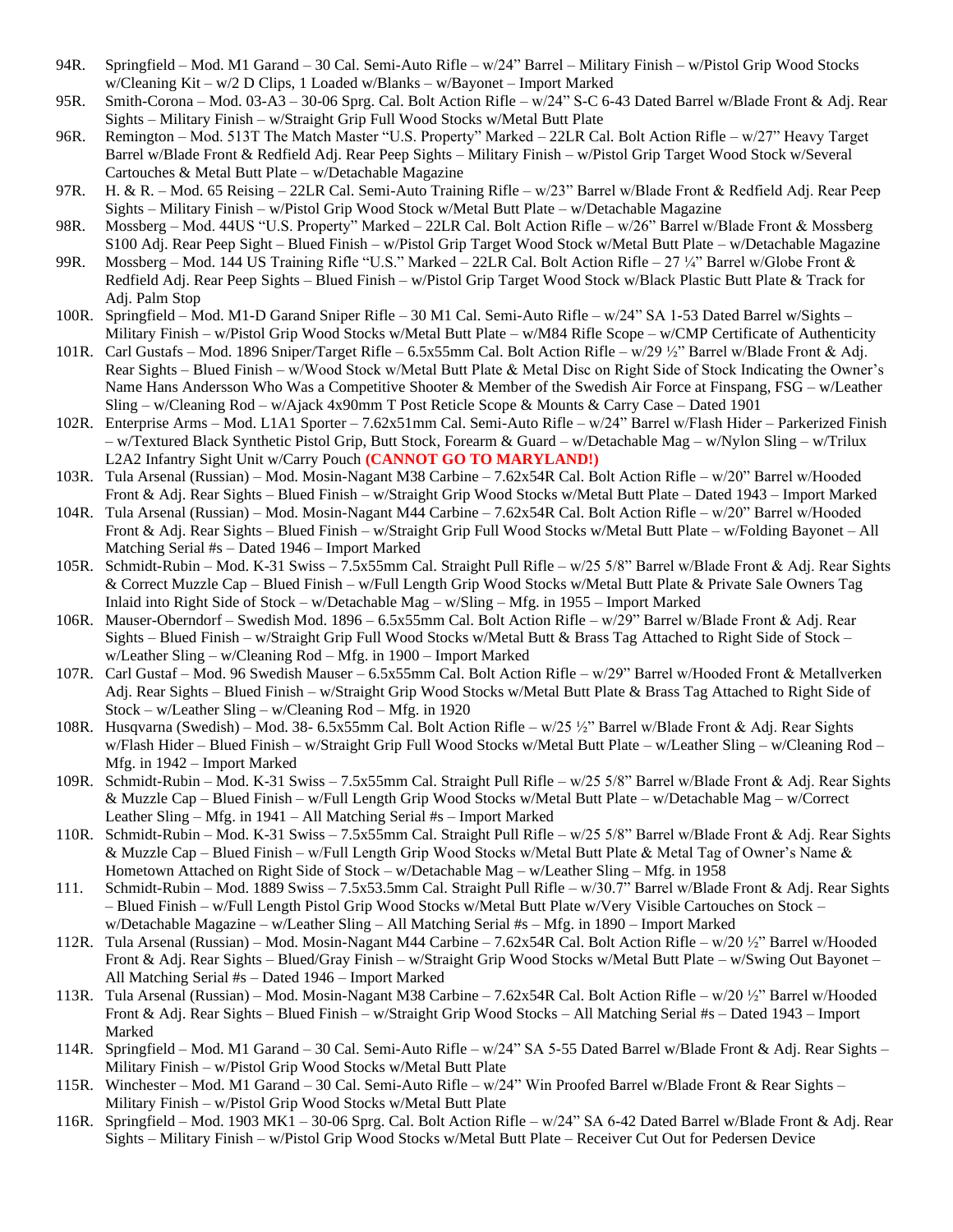- 117R. Winchester US Model of 1917 30 Cal. Bolt Action Rifle w/26" Winchester 2-18 Barrel w/Blade Front & Adj. Rear Sights w/US Canvas Muzzle Cover – Blued Finish – w/Pistol Grip Wood Stocks w/Metal Butt Plate – w/Eagle Head & Flaming Bomb Stamps & Cartouches
- 118R. Remington US Model of 1917 30 Cal. Bolt Action Rifle w/26" Remington 3-18 Barrel w/Blade Front & Adj. Rear Sights w/US Canvas Muzzle Cover – Blued Finish – w/Pistol Grip Full Wood Stocks w/Metal Butt Plate – w/Eagle Head & Flaming Bomb Stamps & Cartouches
- 119R. Eddystone US Model of 1917 30 Cal. Bolt Action Rifle w/26" Eddystone 10-17 Barrel w/Blade Front & Adj. Rear Sights w/US. Canvas Muzzle Cover – Blued Finish – w/Pistol Grip Full Wood Stocks w/Metal Butt Plate – w/Eagle Head & Flaming Bomb Stamps & Cartouches
- 120R. Springfield Mod. M1 Garand 30 Cal. Semi-Auto Rifle w/24" SA 2-49 Dated Barrel w/Pistol Grip Wood Stocks w/Serial # on Stock
- 121R. Loewe-Berlin Mod. 1891 Argentino Mauser 7.65x53mm Cal. Bolt Action Rifle w/29.1" Round Barrel w/Sights Blued Finish – w/Straight Grip Wood Stocks – Matching #s – Excellent Example
- 122R. Argentino Mod. 1909 Mountain Carbine 7.65x53mm Cal. Bolt Action Rifle w/21 ¼" Round Barrel w/Sights Blued Finish – w/Straight Grip Wood Stock – w/Sling – Matching #s
- 123R. O.F. Mossberg & Sons Mod. 44(b) 22LR Cal. Bolt Action Rifle w/25 ½" Round Barrel w/Flip Front & Mossberg S-100 Rear Receiver Peep Sight – Blued Finish – w/Mossberg Microclick Rear Sight – w/Pistol Grip Wood Stock – w/Mag – w/Military Leather Sling
- 124R. Loewe-Berlin Mod. 1895 Chilean Mauser 7.65x53mm Cal. Bolt Action Rifle w/29 ½" Barrel w/Sights Blued Finish w/Wood Stock – Matching #s
- 125R. Rare FN Mod. 24/30 Short Rifle 8mm Cal. Bolt Action Rifle w/18 ½" Round Barrel w/Sights Blued Finish Receiver Marked "GEMPOLA'DAM" & "J" w/a Crown for Queen Juliana – Serial #69 – One of Only 2000 Mfg. for the Amsterdam Police
- 126R. Yugo Mod. 24/47 (Short Rifle) 7.92x57mm Cal. Bolt action Rifle w/23 ¼" Round Barrel w/Sights Blued Finish w/Pistol Grip Wood Stocks – w/Matching Bolt
- 127R. Swedish Mod. 38 Short Rifle 6.5x55 Cal. Bolt Action Rifle w/23 ½" Barrel w/Sight Blued Finish w/Straight Grip Wood Military Stock – Import Marked
- 128R. Mauser Siamese Type 45 (1902) 8x52R Cal. Bolt Action Rifle w/32 ½" Barrel w/Sights Blued Finish w/Pistol Grip Full Military Stock
- 129. Spandau Mod. 71/84 Rifle 11x60R (43 Spanish) Cal. Bolt Action Rifle w/31 ½" Barrel Blued Finish w/Straight Grip Full Wood Military Stock – w/Matching #s – Mfg. in 1888
- 130R. PolyTech Mod. AK-47/S National Match 7.62x39 Cal. Semi-Auto Rifle w/20" Barrel w/Sights Blued Finish Receiver Stamped "National Match" – w/Straight Wood Butt Stock, Wood Pistol Grip & Forearm – w/30Rd Mag – w/Sling **(CANNOT GO TO MARYLAND!)**
- 131R. Springfield Mod. M1A 308 Win. Cal. Semi-Auto Rifle w/22" H&R 4-62 Datd Barrel w/Flash Hider Matte Finish w/Pistol Grip Wood Stocks & Brown Metal Upper Hand Guard – w/Mag **(CANNOT GO TO MARYLAND!)**
- 132R. Japanese Type 2 Paratrooper Rifle 7.7mm Bolt Action Take Down Rifle w/25 ¼" Barrel w/Front & Rear Aircraft Sights – Military Finish – w/Matching Bolt & Bolt Cover – Missing Butt Plate – Good Mum
- 133R. Russian Mod. 1940 (SVT) Tokarev 7.62x54R Cal. Semi-Auto Rifle w/24" Round Barrel w/Sights Military Finish w/Pistol Grip Wood Military Stock – Receiver Marked w/Finnish "SA" – Mfg. in 1940
- 134R. Springfield Mod. M1 Garand 30-06 Cal. Semi-Auto Rifle w/24" SA-44 Dated Barrel w/Front & Rear Locking Bar Sight – Military Finish – w/Pistol Grip Wood Stocks – w/Original Sling
- 135R. Springfield Mod. M1-D Sniper 30-06 Cal. Semi-Auto Rifle w/24" SA 4-51 Dated Barrel w/Front & Rear Barrel Sights w/Flash Hider – Military Finish – w/Pistol Grip Wood Stocks w/Leather Cheek Rest – w/M84 Scope & Mounts
- 136R. Springfield Mod. M1 Garand 30-06 Cal. Semi-Auto Rifle w/24" 3-44 Dated Barrel Military Finish w/Pistol Grip Wood Stocks – Included w/This Fine Gun is a Letter of Authenticity From Scott Duff Where He Provides a Data Sheet & Note That This Gun Was in the "M1 Garand: World War II" Book on Page 234
- 137R. Quality H.M.C. Mod. M1 Carbine 30 Carbine Cal. Semi-Auto Rifle w/18" Rock-Ola Round Barrel w/Front & Flip Up Rear Sight – Military Finish – w/"O.R.M.G" Ordnance Mark on Stock – w/15Rd Mag – w/Original Sling – w/Oiler
- 138R. Winchester Mod. M1 Carbine 30 Carbine Cal. Semi-Auto Rifle w/18" (W) Marked Barrel w/Front & Adj. Rear Sight Military Finish –  $w/Sling & Oiler$
- 139R. Inland Mod. M1 Carbine 30 Carbine Cal. Semi-Auto Rifle w/18" Inland 12-43 Dated Barrel w/Front & Flip Rear Barrel Sights – Military Finish – w/15Rd Mag – w/Original Cloth Sling – w/Original Oiler
- 140R. National Postal Meter Mod. M1 Carbine 30 Carbine Cal. Semi-Auto Rifle w/18" Buffalo Arms 9-43 Dated Barrel w/Front & Flip Rear Barrel Sights – Military Finish – Stock Ordnance Marked "NPM" Over "EUA" – No Bayonet Lug – w/U.S. Marked Cloth Carry Bag
- 141R. FN Mod. 1935 High Power 9mm Cal. Semi-Auto Pistol w/4 ¾" Round Barrel w/Front & Tangent Rear Sight Blued Finish – w/Checkered Wood Grips – w/Nazi Acceptance Marks
- 142R. DWM Mod. P.08 Luger 9mm Cal. Semi-Auto Pistol w/4" Round Barrel Blued Finish w/Extra Mag w/Wood Base Made for Commercial Sale, No Military Proofs or Acceptance Marks – Marked "Germany" Below Serial # on Front Frame
- 143R. Walther Mod. P.38 9mm Cal. Semi-Auto Pistol w/5" Barrel Blued/Gray Finish w/Factory Grips w/Factory Mag Mfg./Date Code: AC 44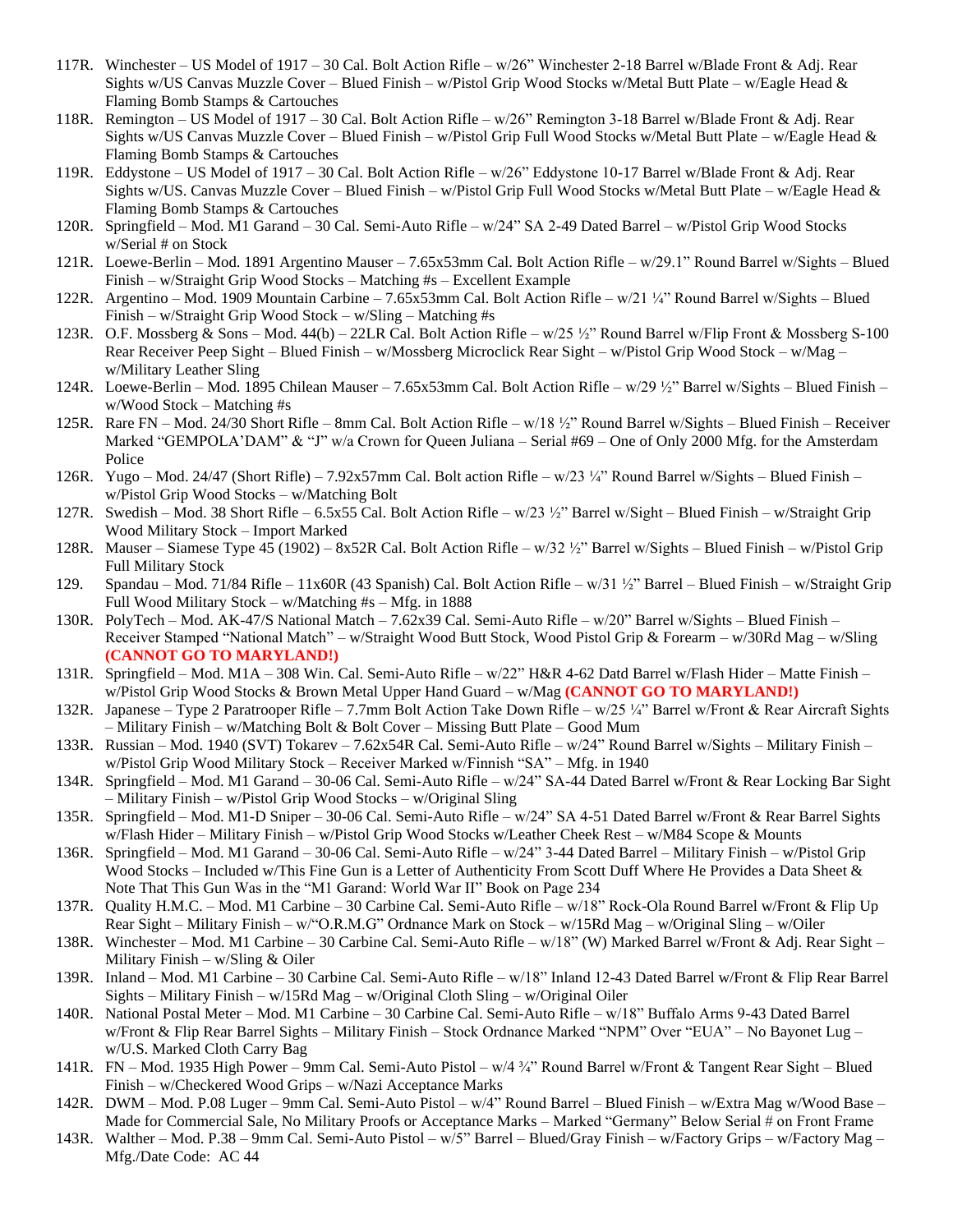- 144R. Tula Arsenal (Russian) Mod. Trainer 22 Cal. Bolt Action Rifle w/23" Barrel w/Hooded Front & Adj. Rear Sights Blued Finish – w/Pistol Grip Wood Stock – w/Detachable Magazine – Dated 1974
- 145. Springfield Mod. 1896 Krag Rifle 30-40 Krag Cal. Bolt Action Rifle w/30" Barrel w/Sights (Front Blade Missing) Tinned/Nickel Finish – w/Straight Grip Wood Stocks w/Metal Butt Plate – Serial #88049
- 146R. Hopkins & Allen Mod. The American Military Rifle (Trainer) 22 Cal. Bolt Action Rifle w/24" Barrel w/Blade Front & Unique Adj. Rear Sights – Blued/Brown Finish – w/Pistol Grip Wood Stock w/Metal Butt Plate
- 147R. Deutsche Werke Mod. 1 German Youth Rifle 22LR Cal. Single Shot Rifle w/19" Barrel w/Bead Front Sight & Notch Rear – Blued Finish – w/Straight Grip Wood Stock
- 148R. Carl Gustafs Swedish Mauser Mod. 1896 6.5mm Cal. Bolt Action Rifle w/29.1" Barrel w/Blade Front & Adj. Rear Sight – Military Finish – w/Straight Grip Wood Stocks – w/Leather Sling – w/Cleaning Rod – Import Marked
- 149R. Savage Arms Mod. NRA Match Rifle 22LR Cal. Bolt Action Rifle w/24" Barrel w/Blade Front & Lyman Adj. Rear Receiver Peep Sights – Blued Finish – w/Pistol Grip Wood Stock – w/Detachable Magazine – w/Leather Sling
- 150R. U.S. Remington/Stoeger Mod. 03-A3 Conversion 22 Cal. Bolt Action Rifle w/24" RA 9-43 Dated Sleeve Barrel w/Target Globe Front & Adj. Rear Peep Sights – Military Finish – w/Straight Grip Wood Stocks w/Several Stock Cartouches – w/Detachable Mag – Gun Has a M2 Bolt in it – Neat Gun!!!
- 151R. Remington Mod. 513T The Match Master "U.S. Property" Marked 22LR Cal. Bolt Action Rifle w/27" Heavy Target Barrel w/Blade Front & Redfield Adj. Rear Large Disc Peep Sights – Military Finish – w/Pistol Grip Target Wood Stock w/Metal Butt Plate – w/Detachable Magazine
- 152R. Mauser-Werke Mod. ES 340 22LR Cal. Single Shot Bolt Action Rifle w/25 ½" Barrel w/Blade Front & Adj. 200 Meter Rear Sights – Blued Finish – w/Pistol Grip Wood Stock w/Metal Butt Plate & "Mauser" Stamped in Right Side of Stock
- 153R. O.F. Mossberg Mod. 44 US (c) 22LR Cal. Bolt Action Rifle w/26" Barrel w/Hooded Front & Mossberg S-130 Adj. Rear Peep Sight – Blued Finish – w/Pistol Grip Wood Stock – No Mag
- 154R. Winchester Mod. 75 Training Target Rifle 22LR Cal. Bolt Action Rifle w/28" Barrel w/Hooded Front & Lyman 57 ES Adj. Rear Receiver Peep Sights – Matte Blued Finish – w/Pistol Grip Wood Target Stock – w/Factory Mag – w/Military Sling
- 155R. Anschutz Mod. JGA Sport Modell 22LR Cal. Single Shot Bolt Action Rifle w/26" Barrel w/Blade Front & Adj. Rear 200 Meter Sights – Blued Finish – w/Pistol Grip Wood Stocks w/Metal Butt Plate – w/Cleaning Rod
- 156R. Terni Arsenal (Italian) Mod. 1938 Short Rifle 7.35mm Cal. Bolt Action Rifle w/21" Barrel Marked "Terni 1939 IVII" w/Sights – Military Finish – w/Straight Grip Wood Stock w/"P1968" & "Terni 1939 XVII" Cartouches – w/Folding Bayonet
- 157R. Enfield Mod. SMLE Trainer 22 Short Cal. Bolt Action Rifle w/25" Barrel w/Blade Front & Adj. Rear Sights Military Finish – w/Straight Grip wood Stock w/Brass Butt Plate
- 158R. La Coruña Spanish Mauser Mod. FR8 7.62mm (308 Win.) Cal. Bolt Action Rifle w/19" Barrel w/Hooded Front & Adj. Rear Sights w/Flash Hider – Military Finish – w/Straight Grip Wood Stocks w/Metal Butt Plate – w/Military Sling – Dated 1949
- 159R. MAS (French) Mod. 45 Trainer 22 Cal. Bolt Action Rifle w/24" Barrel w/Blade Front & Adj. Rear Sights Military Finish – w/Checkered Pistol Grip Wood Stock w/Metal Butt Plate – w/Correct Detachable Magazine
- 160R. Mannlicher-Schonauer Mod. 1903/14 6.5x54mm Cal. Bolt Action Rifle w/20.7" Barrel w/Blade Front & Adj. Rear Sights – Military Finish – w/Pistol Grip Wood Stocks w/Metal Butt Plate – w/Leather Sling
- 161R. B.S.A. Martini Mod. M-12 Training Rifle 22LR Cal. Falling Block Single Shot Rifle w/29" Barrel w/Parker-Hale S-22 Globe Front & Parker-Hale M-7 Adj. Rear Tang Peep Sights – Blued Finish – w/Straight Grip Wood Stocks w/Factory Butt Plate
- 162R. O.F. Mossberg Mod. 142M 22 Cal. Bolt Action Rifle w/23" Barrel w/Sights Brown Finish w/Pistol Grip Full Wood Stock – No Magazine – Note: Broken Bolt Handle
- 163R. Geha Mod. 98 12ga. Bolt Action Shotgun w/27 ½" Barrel Blued Finish w/Pistol Grip Wood Stock
- 164R. Norinco (Chinese) Mod. Sporter (AK-47) 7.62x39 Cal. Semi-Auto Rifle w/16" Round Barrel w/Sights Blued Finish w/Thumb-Hole Wood Stock – w/30Rd Mag – w/Sling – Import Marked **(CANNOT GO TO MARYLAND!)**
- 165R. Swiss Mod. K-31 Short Rifle 7.5x55 Cal. Bolt Action Rifle w/26 ½" Barrel w/Sights Blued Finish w/Pistol Grip Wood Stock w/Slide on Cheek Rest – w/Detachable Mag – Import Marked
- 166R. R.F.I. (India) Mod. 2A1 (Enfield No. 1 MKIII) 7.62x51mm (308 Win.) Cal. Bolt Action Rifle w/25.2" Barrel w/Sights Military Finish – w/Detachable Mag – w/Matching Bolt – Mfg. in 1967
- 167R. Oviedo (Spanish) Mod. 1916 Short Rifle 7x57mm Cal. Bolt Action Rifle w/22" Barrel w/Sights Military Finish w/Straight Grip Wood Military Stock – Import Marked
- 168R. Swedish Mod. 96 6.5x55 Cal. Bolt Action Rifle w/30" Barrel w/Sights Blued Finish w/Straight Grip Full Wood Military Stock – Import Marked
- 169R. Japanese Type 99 7.7mm Cal. Bolt Action Rifle w/26" Round Barrel w/Sights Military Finish w/Full Wood Military Stock – No Cleaning Rod – Mum Ground
- 170R. U.S. Springfield Mod. 1899 Carbine 30-40 Krag Cal. Bolt Action Rifle w/22" Barrel w/Front & Rear Sights Blued Finish – w/Straight Grip Wood Stock w/Cleaning Rod in Butt & Strong 1900 Dated Cartouche & the Name "Leon Spencer" in Left Side of the Forearm
- 171R. Gustloff-Werke Mod. 98k 8mm Cal. Bolt Action Rifle w/24" Barrel w/Sights Blued Finish w/Pistol Grip Wood Stocks – w/Very Nice Reproduction Sling – w/Matching Bolt – Mfg. Code: bcd – Dated 43
- 172R. Enfield No. 4 MK 2 303 Brit. Cal. Bolt Action Rifle w/25" Barrel w/Sights Military Finish w/Pistol Grip Wood Stock – w/Detachable Mag – w/Matching Bolt – Import Marked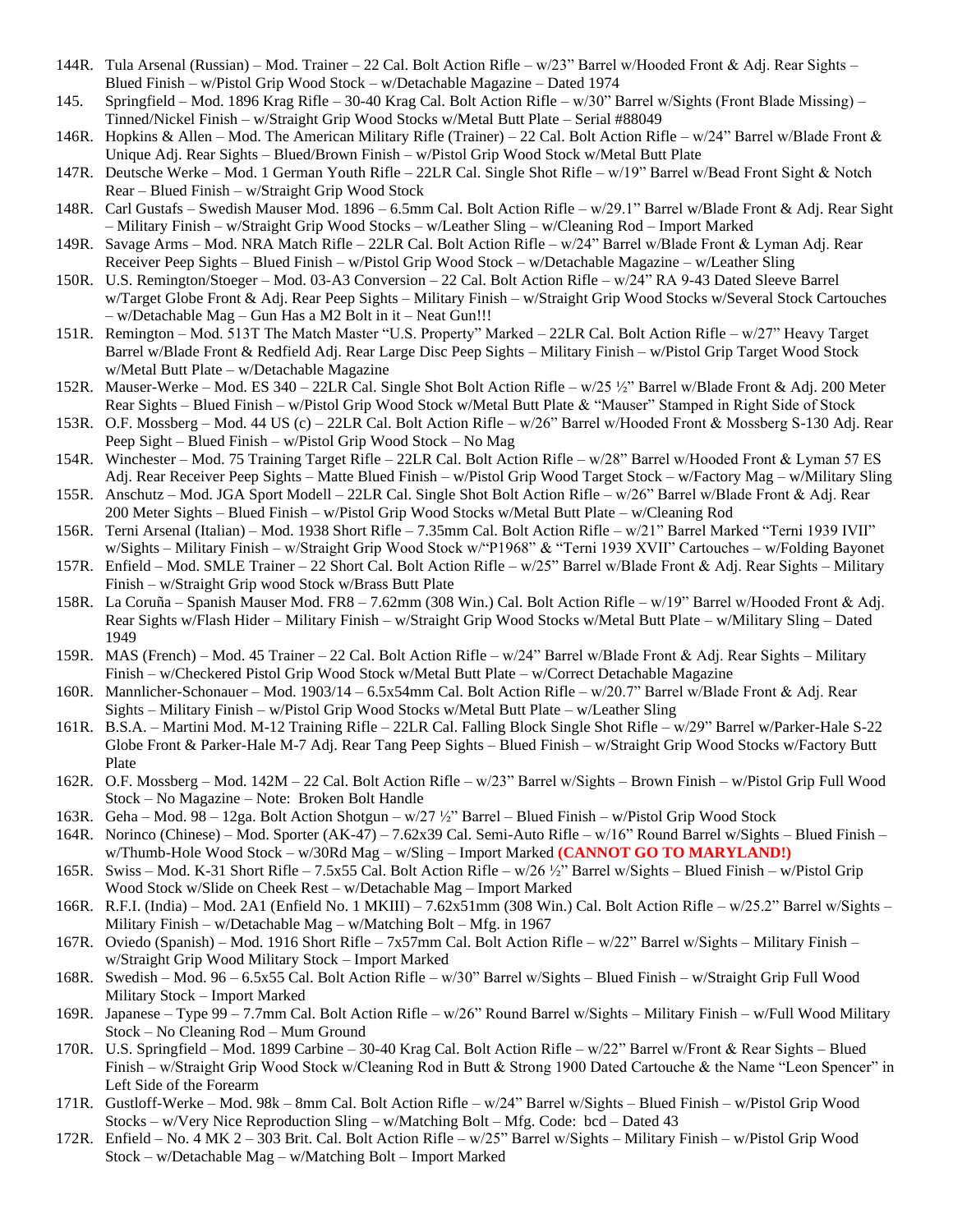- 173R. Russian Mod. 1938 Carbine 7.62x54R Cal. Bolt Action Carbine w/20" Barrel Military Finish w/Matching Bolt Mfg. in 1942 – Import Marked
- 174R. Russian Mod. 91/30 Nagant 7.62x54R Cal. Bolt Action Rifle w/28.7" Round Barrel w/Sights Military Finish w/Full Wood Military Stock – Mfg. in 1933 – Import Marked
- 175R. Russian Mod. 1891/59 Nagant Carbine 7.62x54R Cal. Bolt Action Rifle w/20" Barrel Military Finish w/Original Sling – Mfg. in 1943 – Arsenal Conversion of 91/30 Rifle to 1938 Carbine – Import Marked
- 176R. VKT (Finnish) Mod. 1939 Short Rifle 7.62x54R Cal. Bolt Action Rifle w/27" Barrel w/Sights Military Finish w/Pistol Grip Wood Stock – Import Marked
- 177R. Austrian Mod. 1895 Cavalry Carbine 8x56R Cal. Bolt Action Rifle w/19 ½" Barrel w/Sights Military Finish w/Full Wood Military Stock – w/Original Sling – Import Marked
- 178R. FN/Egyptian Mod. 1949 (SAFN 49) 7.92mm Cal. Semi-Auto Rifle w/23" Barrel w/Sights Military Finish w/Pistol Grip Wood Stock w/Silver Coin Inlaid in Right Side of Butt Stock – w/Detachable Mag – Import Marked
- 179R. Egyptian Mod. Hakim 7.9 Cal. Semi-Auto Rifle w/24" Ported Barrel w/Sights Military Finish w/Pistol Grip Full Wood Stock – w/Detachable Mag – Import Marked
- 180R. Russian Mod. 1938 Rifle (SVT) 7.62x54R Cal. Semi-Auto Rifle w/24" Barrel w/Sights Blued Finish w/Pistol Grip Wood Stocks – w/Detachable Mag – w/Original Sling – Mfg. in 1941 – Import Marked
- 181R. Egyptian Mod. FN 49 8mm Cal. Semi-Auto Parts Rifle w/23" Barrel w/Mag For Parts Only
- 182R. Mauser Mod. C-96 "Broomhandle" 30 Cal. Semi-Auto Pistol Converted to Carbine Specs w/Barrel Extended to 16" w/Front & 1000 Meter Rear Sights – w/Custom Butt Stock & Forearm Made
- 183R. Colt Mod. 1917 Revolver 45 ACP Cal. Double Action Revolver w/5 ½" Round Barrel Military Finish w/Custom Non-Factory Grips – w/Lanyard Loop – w/Commercial Holster
- 184R. DWM Mod. P.08 Luger 9mm Cal. Semi-Auto Pistol w/4" Barrel Re-Blued Finish w/Checkered Wood Grips w/WWII Proof Marks – All Matching #s Except Mag – Dated 1917
- 185R. FN (Browning Patent) Mod. 1900 32 ACP Cal. Semi-Auto Pistol w/4 ¾" Barrel w/Sights Blued/Gray Finish w/Wood Grips
- 186R. Mauser Mod. HSc 7.65 Cal. Semi-Auto Pistol w/3 3/8" Barrel Blued Finish w/Nazi Acceptance Mark on Trigger Guard – w/Mag – Note: Right Grip Chipped on Left Top
- 187R. FN (Belgium) Mod. 1922 7.65 Cal. Semi-Auto Pistol w/4 ¼" Barrel Blued/Gray Finish w/FN Grips w/Grip Safety – Gun Only Has Serial # & FN Grips, No Other Markings, Could Have Been Made for One of the Russian Contracts
- 188R. Fegyvegyar (Hungarian) Mod. Frommer Stop 7.65 Cal. Semi-Auto Pistol w/3 ½" Barrel Blued Finish w/Wood Grips – w/Mag – w/Grip Safety
- 189R. Steyr Mod. 1937 7.65mm Cal. Semi-Auto Pistol w/3 ¾" Barrel Blued Finish w/Wood Grips w/Mag w/WWII German Acceptance Marks on Trigger Guard & Slide – Slide Marked "JHV 43" – This Model was Used by the Luftwaffe During WWII
- 190R. Russian Mod. 1895 Nagant Revolver 7.62x38R Cal. Double Action Revolver w/4 ½" Round Barrel Blued Finish w/Original Cleaning Rod & Holster – Mfg. in 1937 – Import Marked
- 191R. Enfield No. MKI Revolver 38 Cal. Double Action Revolver w/4 ¾" Barrel Military Finish w/Original British Air Force Holster & Belt – Import Marked
- 192R. Yugo Mod. 57 (Tokarev Copy) 7.62x25mm Cal. Semi-Auto Pistol w/4 ½" Barrel Blued Finish w/2 Total Mags w/Original Holster – w/Cleaning Rod – Import Marked
- 193R. Mauser Mod. C96 9mm Cal. Semi-Auto Pistol w/5 ½" Round Barrel w/Front & 1000 Meter Rear Sights Re-Blued Finish – w/New Grips – w/New Wooden Holster – w/Leather Harness w/X Belt
- 194R. Steyr (Hungarian) Mod. 1937 7.65mm Cal. Semi-Auto Pistol w/3.8" Barrel Blued Finish w/Wood Grips w/Mag Used by the Hungarian Military
- 195R. Colt Mod. 1911 A1 45 ACP Cal. Semi-Auto Pistol w/5" Barrel WWII Production Re-Blued Finish w/Checkered Wood Grips – w/Colt Marked Mag
- 196R. J.P. Sauer Mod. M38H 7.65mm Cal. Semi-Auto Pistol w/3.27" Barrel Blued Finish w/Mag w/WWII German Proofs on Trigger Guard & Frame
- 197R. Radom Mod. Vis 35 9mm Cal. Semi-Auto Pistol w/4 ½" Barrel Military Finish w/Factory Grips w/Mag WWII Nazi Issue w/Nazi Proof Marks
- 198R. Matee (Spanish) Mod. 1915 Military 8mm Cal. Double Action Revolver w/4 ½" Barrel Military Finish Made in Spain for France During WWI
- 199R. Mauser (Browning Patent/Herstal) Mod. 1900 32 Auto Cal. Semi-Auto Pistol Blue/Gray Finish w/Wood Grips w/Mag – Note: Missing Barrel
- 200R. FN (Belgium) Mod. High Power 9mm Cal. Semi-Auto Pistol w/4 ¾" Barrel w/Front & 500 Meter Rear Sights Blued Finish – w/Wood Grips – w/Mag – w/Leather Holster & Wooden Shoulder Stock
- 201R. F.L. Selbstlader (DRGM) Mod. Langenhan 7.65 Cal. Semi-Auto Pistol w/4" Barrel Blued Finish w/Original Grips & Mag – Only Approx. 55,000 Mfg. During WWI for German Military & Police Only
- 202R. Mauser Mod. 1914 7.65 Cal. Semi-Auto Pistol w/3.42" Round Barrel Re-Blued Finish w/Checkered Grips w/Mag
- 203R. Mauser Mod. P.38 9mm Cal. Semi-Auto Pistol w/5" Round Barrel w/Walther Marked Mag, Dated 9-64 Import Marked on Grip Strap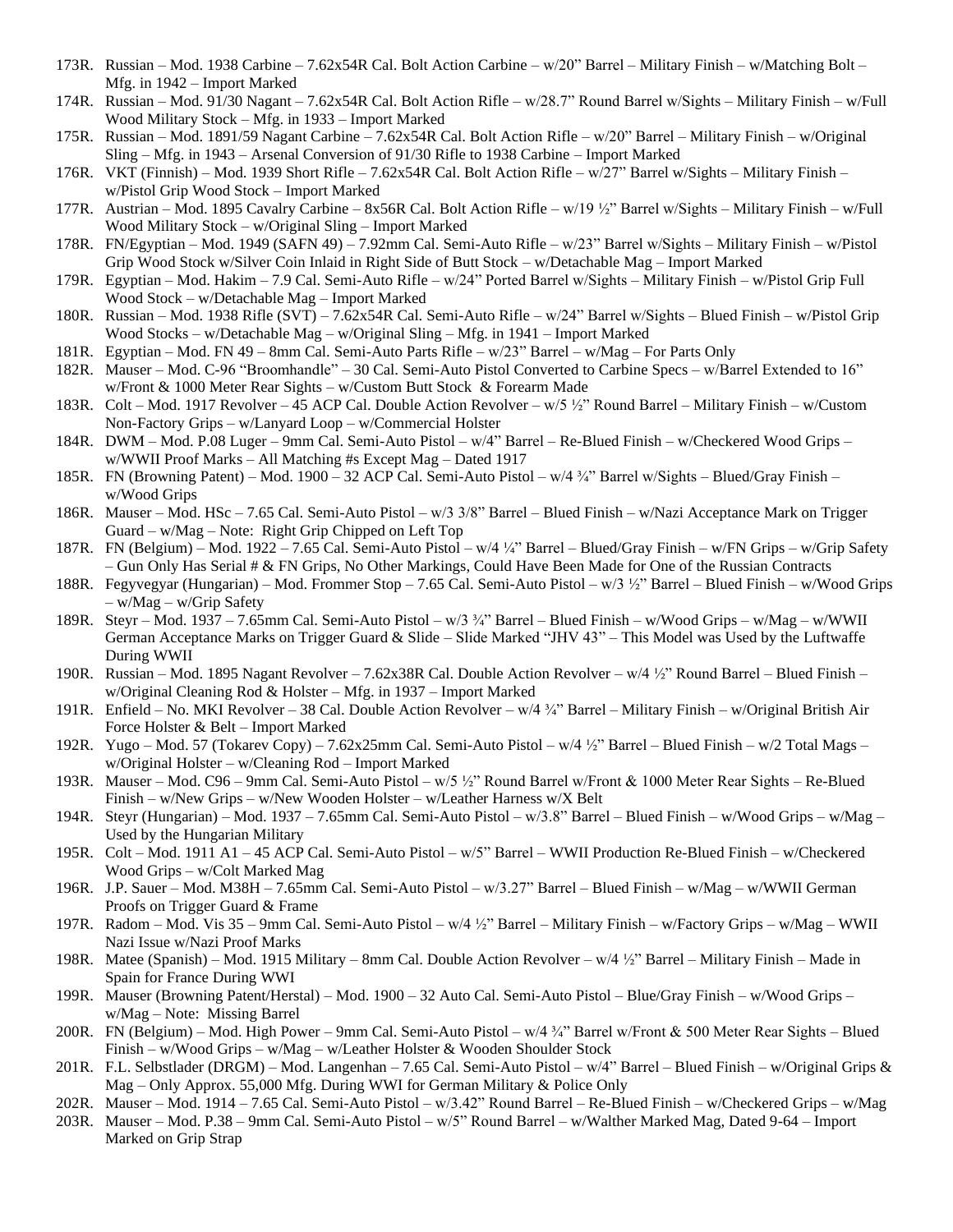- 204R. Astra Mod. 600/43 9mm Para Cal. Semi-Auto Pistol w/5" Round Barrel Blued Finish w/Checkered Wood Grips w/Matching # Mag
- 205R. Star Mod. B 9mm Cal. Semi-Auto Pistol w/5" Barrel Blued Finish w/Checkered Wood Grips w/Mag Import Marked
- 206. Italian Mod. LeMat 44 Cal/12ga/ Single Action Revolver w/6" Barrel Blued Finish w/Checkered Wood Grips As New w/Display Case
- 207R. Star Mod. A 9mm Largo Cal. Semi-Auto Pistol w/5" Barrel w/Sights Blued Finish w/Checkered Wood Grips w/Mag – Import Marked
- 208R. Astra Mod. 1921 9mm Largo Cal. Semi-Auto Pistol w/6" Barrel w/Sights Blued Finish w/Checkered Wood Grips w/Mag – Import Marked
- 209R. Chinese Mod. Broomhandle 45ACP Cal. Semi-Auto Pistol w/5 ½" Barrel w/Front Sight & Rear Adj. Sight Blued Finish – w/Wooden Ribbed Grips
- 210R. Russian Mod. 1895 Nagant 7.62x38R Cal. Double Action Revolver w/4 ½" Barrel w/Front Sight Blued Finish w/Checkered Wood Grips – w/Holster
- 211R. Mauser Mod. Broomhandle 7.63 Cal. Semi-Auto Pistol w/5 ½" Barrel w/Front Sight & Rear Adj. Sight Blued Finish w/Wood Ribbed Grips – w/Reproduction Shoulder Holster Stock
- 212R. Japanese Type Nambu 8mm Nambu Cal. Semi-Auto Pistol w/4 ½" Barrel w/Front & Rear Sights Blued Finish w/Ribbed Wooden Grips – w/Non-Matching # Mag
- 213R. ERA (Eddystone/Remington) Pattern 14 303 British Cal. Bolt Action Rifle w/26" Barrel w/Sights Military Finish w/Pistol Grip Wood Stocks
- 214R. Remington Mod. 11 12ga. 2 ¼" Semi-Auto Shotgun w/25" Imp. Cyl. Barrel w/Bead Sight Blued Finish w/Smooth Wood Pistol Grip Stocks w/Remington Butt Plate – Barrel Marked w/"US" & Flaming Bomb
- 215. U.S. Springfield Mod. 1884 45-70 Cal. Trap Door Rifle w/30" Barrel w/Front Sight & Rear Sight Re-Blued Finish w/Smooth Wood Straight Grip Stocks w/Crescent Butt Plate
- 216R. Enfield No. 1 MKI 303 British Cal. Bolt Action Rifle w/21" Barrel w/Flash Hider Blued Finish w/Smooth Wood Straight Grip Stock – w/Detachable Magazine
- 217R. MAS (French) Mod. 1949/56 7.62 (308) Cal. Semi-Auto Rifle w/20" Barrel w/Flash Hider Parkerized Finish w/Smooth Wood Stocks – w/Detachable Mag – Import Marked
- 218R. U.S. Springfield Mod. 1898 30-40 Krag Cal. Bolt Action Rifle w/30" Barrel w/Front Sight & Rear Sight Blued/Gray Finish – w/Smooth Wood Straight Grip Stocks w/Visible Stock Cartouche Dated 1900
- 219R. Schmidt-Rubin Mod. K-31 7.5x55 Cal. Straight Pull Rifle w/26" Barrel w/Sights Blued Finish w/Smooth Wood Stock – w/Detachable Magazine – Import Marked
- 220R. U.S. Springfield Mod. 1898 30-40 Krag Cal. Bolt Action Rifle w/30" Barrel w/Front Sight & Rear Sight Blued Finish – w/Smooth Wood Straight Grip Stocks w/Visible Stock Cartouche Dated 1900
- 221R. Chinese Type SKS 7.62x39 Cal. Semi-Auto Rifle w/20" Barrel Blued Finish w/Smooth Wood Stock w/Leapers Duplex Reticle Scope & Mount
- 222R. Inland Mod. M1 Carbine 30 Carbine Cal. Semi-Auto Rifle w/18" Inland 11-43 Dated Barrel w/Front Sight & Adj. Rear Sight – Parkerized Finish – w/Smooth Wood Pistol Grip Stocks – w/Mag
- 223R. U.S. Springfield Mod. M1 Garand 30-06 Cal. Semi-Auto Rifle w/24" SA 1-64 Dated Barrel Parkerized Finish w/Smooth Wood Stock
- 224R. Russian Mod. 44 7.62x54R Cal. Bolt Action Rifle w/24" Barrel w/Flash Hider Blued Finish w/Smooth Wood Stock – w/Sling – w/Folding Spike Bayonet – Import Marked
- 225R. Czech Mod. VZ-24 8mm Cal. Bolt Action Rifle w/24" Barrel w/Sights Blued Finish w/Smooth Wood Stock w/Cleaning Rod – Import Marked
- 226R. BRNO Mod. 98/22 8mm Cal. Bolt Action Rifle w/29" Barrel w/Sights Blued Finish w/Smooth Wood Stock w/Cleaning Rod – Import Marked
- 227R. Turkish Mod. Mauser 1938 8mm Cal. Bolt Action Rifle w/30" Barrel w/Sights Blued Finish w/Smooth Wood Stock – w/Cleaning Rod – Import Marked
- 228R. Czech Mod. 24/47 8mm Cal. Bolt Action Rifle w/24" Barrel w/Sights Blued Finish w/Smooth Wood Stock w/Cleaning Rod – Import Marked
- 229R. Russian Mod. 91 7.62x54R Cal. Bolt Action Rifle w/32" Barrel w/Sights Military Finish w/Smooth Wood Stock w/Cleaning Rod – Dated 1916 – Import Marked
- 230R. Enfield No. 1 MKIII 303 Brit. Cal. Bolt Action Rifle w/25" Barrel w/Sights Blued Finish w/Smooth Wood Stock Stock Wire Wrapped for Grenade Launcher– w/Detachable Magazine – Import Marked
- 231R. U.S. Remington Mod. 03-A3 30-06 Cal. Bolt Action Rifle w/24" RA 2-43 Dated Barrel Parkerized Finish w/Refinished Smooth Wood Straight Grip Stocks
- 232R. Smith & Wesson Military & Police Mod. 1905, 4<sup>th</sup> Change (5-Screw) 38 Spl. Cal. Double Action Revolver w/6" Barrel Blued Finish – w/Checkered Diamond Wood Grips
- 233. F. LLipietta Mod. 1860 44 Cal. Black Powder Revolver w/7 ½" Octagon Barrel Blued/Brass Finish w/Wood Grips
- 234. U.S. Military Long Military Jacket
- 235R. Japanese Type 30 6.5 Jap Cal. Bolt Action Rifle w/32" Barrel w/Sights Blued Finish w/Pistol Grip Wood Military Stocks – w/Hook Safety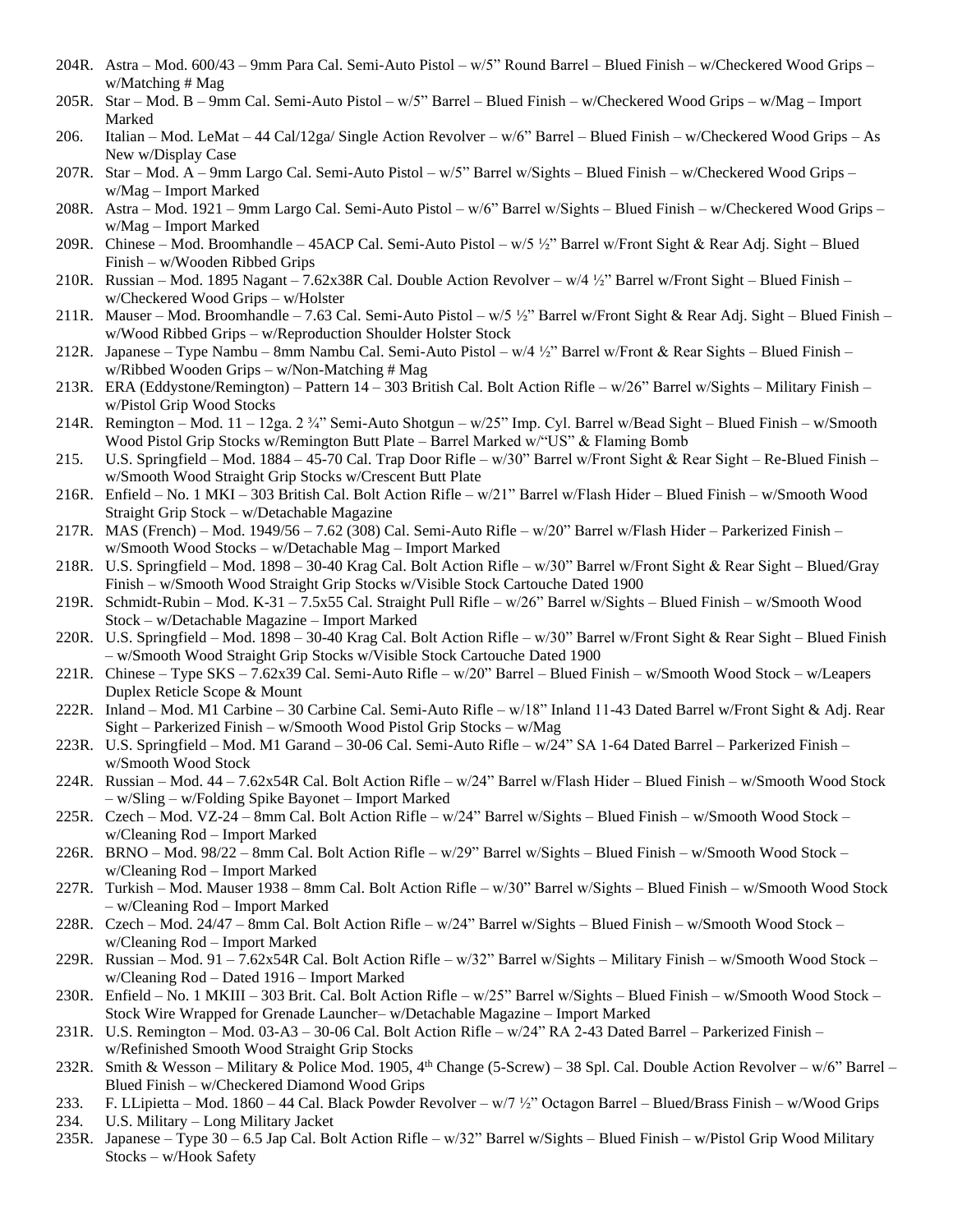- 236R. Italian Mod. 91 6.5 Carcano Cal. Bolt Action Rifle w/18" Barrel w/Sights Military Finish w/Straight Grip Wood Stock – w/Cross Mark in Stock – Import Marked
- 237. Italian Mod. Carcano Youth Training Rifle Bolt Action Blank Firing Rifle w/15" Barrel w/Sights Military Finish w/Straight Grip Wood Stock, Upper Hand Guard Repaired – w/Sling – w/Folding Bayonet
- 238R. High Standard Mod. Sport King A1041 22 Cal. Semi-Auto Rifle w/22" Barrel w/Front Sight & Adj. Rear Sight Blued Finish – w/Checkered Capped Pistol Grip Stock w/Smooth Wood Semi-Beavertail Forend – Tubular
- 239R. Inland Mod. M1 Carbine 30 Carbine Cal. Semi-Auto Rifle w/18" Inland 10-43 Dated Barrel w/Front Sight & Adj. Rear Sight – Parkerized Finish – w/Smooth Wood Pistol Grip Stock w/Visible Stock Cartouche – w/Sling & Oiler
- 240R. Springfield Mod. M1 Garand 30 M1 Cal. Semi-Auto Rifle w/24" SA 8-43 Dated Barrel w/Front Sight & Rear Adj. Sights – Parkerized Finish – w/Smooth Wood Pistol Grip Stocks w/Stock Cartouche & Cleaning Rod Compartment in Butt Plate – w/WRA Bolt – w/Sling
- 241R. Colt Mod. SP1 223 Rem. Cal. Semi-Auto Rifle w/21" Barrel w/Front Sight & Rear Adj. Sight Steel/Gray Finish w/Checkered Synthetic Pistol Grip, Smooth Synthetic Stock w/M16 Triangular Style Forend – w/Sling **(CANNOT GO TO MARYLAND!)**
- 242. Springfield Mod. 1861 58 Cal. Percussion Rifle-Musket w/40" Barrel Bright Finish w/Full Wood 3 Band Stock w/Sling Swivels – Lock Dated 1862 – No Ordnance Proofs on Barrel
- 243. Merwin & Bray Mod. Ballard Patent 16ga. Falling Block Single Shot Shotgun w/30" Barrel Brown Finish w/Straight Grip Wood Stocks w/Metal Butt Plate
- 244. Haenel Sport Model 33 Junior 4mm Cal. Schmeissers Patent Air Rifle w/20" Barrel w/Sights Blue/Gray Finish w/Full Like Military Wood Stock
- 245R. Springfield Mod. M1 Garand 30 Cal. Semi-Auto Rifle w/24" SA 11-53 Dated Barrel w/Sights Military Finish w/Pistol Grip Wood Stocks w/Visible Stock Cartouche – w/Sling
- 246R. Inland Division Mod. M1 Carbine 30 Carbine Cal. Semi-Auto Rifle w/18" Inland 2-43 Dated Barrel w/M3U Flash Hider – w/Pistol Grip Wood Stocks w/Cross Cannon Cartouche – w/Sling & Oiler
- 247R. Colt Mod. 1911 US Army 45 Auto Cal. Semi-Auto Pistol w/5" Barrel w/Sights Blued/Gray Finish w/Diamond Checkered Wood Grips – w/Correct Two-Tone Magazine – w/Lanyard Loop on Pistol & Magazine – Serial #12269 – Mfg. in 1912
- 248R. Colt Mod. 1911 US Army 45 Auto Cal. Semi-Auto Pistol w/5" Barrel w/Sights Blued Finish w/Diamond Checkered Wood Grips – w/Lanyard Loop on Pistol & Magazine – w/Heiser Leather Holster – Serial #62321 – Mfg. in 1914
- 249R. DWM Mod. P.08 Luger 9mm Cal. Semi-Auto Pistol w/4" Barrel Blued Finish w/Checkered Wood Grips w/2 Matching Serial # Mags – Gun All Matching #s – w/Holster – Dated 1913 – Excellent Shape Luger – Great Rig
- 250R. Colt Government Model 45 ACP Cal. Semi-Auto Pistol w/5" Barrel w/Sights Blued Finish w/Diamond Checkered Wood Grips – w/"Lt. H.C. Woodmancy" Engraved on the Left Side of the Receiver – w/Correct Two-Tone Magazine – w/Colt Factory Letter Authenticating the Engraved Name as Well as the Mfg. of the Pistol! – Colt Letter Showing Shipped to Miss K. Hapenny, Colt Factory Office, Aug. 28 1917
- 251R. Long Branch (Canada) Enfield No. 4 Mk1 303 Brit. Cal. Bolt Action Rifle w/25 ¼" Barrel w/Blade Front & Flip-Up Adj. Rear Sights – Military Finish – w/Pistol Grip Full Wood Stocks w/Metal Butt Plate – w/Detachable Mag – w/Sling – Import Marked
- 252R. Arisaka (Mukden Arsenal) Type 38 Carbine 6.5mm Jap Cal. Bolt Action Rifle w/19" Barrel w/Blade Front & Flip-Adj. Rear Sights – Military Finish – w/Pistol Grip Wood Stocks w/Metal Butt Plate – w/Sling Loops – w/Cleaning Rod – Mum Partially Ground
- 253R. Lithgow (Australia) Enfield Mod. No. 1 MKIII 303 Brit. Cal. Bolt Action Rifle w/25 ¼" Barrel w/Blade Front & Flip-Up Adj. Rear Sights – Military Finish – w/Pistol Grip Full Wood Stocks w/Brass Butt Plate – w/Detachable Mag – w/Military Sling – Dated 1940
- 254R. Japanese Type 99 Short Rifle, Nagoya 1<sup>st</sup> Series 7.7mm Jap Cal. Bolt Action Rifle w/26" Barrel w/Blade Front & Anti-Aircraft Flip-Up Rear Sights – Military Finish – w/Pistol Grip Wood Stocks w/Metal Butt Plate – w/Sling Loops – w/Cleaning Rod – w/Monopod – Intact Mum
- 255R. GRI Ishapore (India) Enfield Mod. No. 1 MKIII 303 Brit. Cal. Bolt Action Rifle w/25 ¼" Barrel w/Blade Front & Flip-Up Adj. Rear Sights – Military Finish – w/Pistol Grip Full Wood Stocks w/Brass Butt Plate & Brass Tag on Right Side of Stock Matching Serial # – w/Detachable Magazine – w/Sling – Dated 1934
- 256R. Finnish Mod. 91 Mosin-Nagant 7.62x54R Cal. Bolt Action Rifle w/31 ½" Barrel w/Blade Front & Flip-Up Rear Sights Military Finish – w/Straight Grip Wood Stocks w/Metal Butt Plate – w/Finnish Sling – w/Cleaning Rod – Tula 1900 Dated – Import Marked
- 257R. Tikka/Finnish Mod. 91 Mosin-Nagant 7.62x54R Cal. Bolt Action Rifle w/31 ½" "Tikka C" Barrel w/Blade Front & Flip-Up Adj. Rear Sights – Military Finish – w/Straight Grip Wood Stocks w/Metal Butt Plate – w/Sling – w/Cleaning Rod – SA Marked – Dated 1927 – Import Marked
- 258R. Russian/Spanish Mod. Mosin-Nagant 91/38 7.62x54R Cal. Bolt Action Rifle w/29" Barrel w/Blade Front & Flip-Up Adj. Rear Sights – Military Finish – w/Straight Grip Wood Stocks w/Metal Butt Plate – w/Cleaning Rod – Spanish Civil War Use – Dated 1936
- 259R. Finnish Mod. Mosin-Nagant 91 Dragoon 7.62x54R Cal. Bolt Action Rifle w/28 ¾" Barrel w/Blade Front & Flip-Up Adj. Rear Sights – Military Finish – w/Straight Grip Wood Stocks w/Metal Butt Plate – w/Sling – w/Cleaning Rod – SA Marked – Dated 1927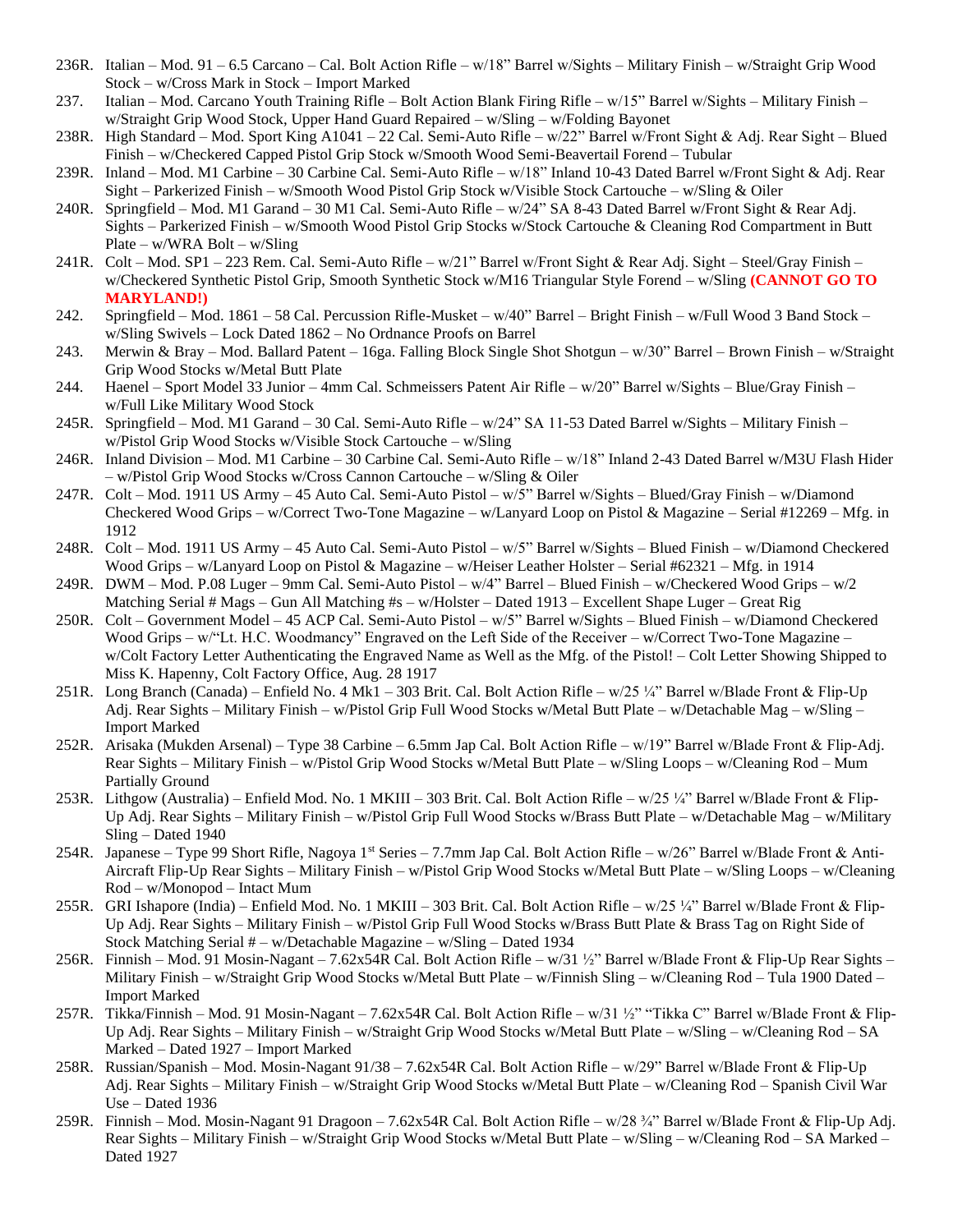- 260R. Sako/Finnish Mod. 39 Mosin-Nagant 7.62x54R Cal. Bolt Action Rifle w/27" "B" Barrel w/Blade Front & Flip Adj. Rear Sights – Military Finish – w/Pistol Grip Wood Stocks w/Metal Butt Plate – w/Sling – w/Cleaning Rod – SA Marked – Dated 1942 – Import Marked
- 261R. Enfield (South African Marked) No. 4 MKI 303 Brit. Cal. Bolt Action Rifle w/25 ¼" Barrel w/Blade Front & Flip-Up Adj. Rear Sights – Military Finish – w/Pistol Grip Full Wood Stocks w/Brass Butt Plate – w/Detachable Magazine – FTR Marked & Dated 9/46 – Import Marked
- 262R. Japanese Type 99 "Last Ditch" 7.7 Jap Cal. Bolt Action Rifle w/26" Barrel w/Sights Military Finish w/Pistol Grip Full Wood Military Stock w/Wood Butt Plate
- 263R. Winchester Pattern 14 303 Brit. Cal. Bolt Action Rifle w/26" Barrel w/Front Sight & Adj. Rear Sights Blued Finish w/Full Wood Pistol Grip Military Stocks w/Crescent Metal Butt Plate
- 264R. Remington Mod. 1903 30-06 Cal. Bolt Action Rifle w/24" RA 5-42 Dated Barrel w/Hooded Front & Adj. Rear Sights Military Finish – w/Full Military Wood Stock – w/Sling
- 265R. U.S. Springfield Mod. 1903 (Hoffer-Thompson) Converted to 22 Cal. Bolt Action Rifle w/24" SA 1-10 Dated Barrel w/Front Blade & Adj. Rear Sights – Military Finish – w/Full Wood Military Stock w/JFC Cartouche on Left Side of Stock – Converted for Use w/Hoffer Thompson 22 Cal. Conversions – Great Gun!
- 266R. Chinese Copy of 98k Trainer 22LR Cal. Bolt Action Rifle w/21" Barrel w/Front Blade Sight & Adj. Rear Sight Blued Finish – w/Wood Pistol Grip Stocks w/Metal Butt Plate – w/Detachable Mag
- 267. Walther Mod. Training 22 Cal. Single Shot Training Rifle w/25  $\frac{1}{2}$ " Barrel w/Front & Rear Adj. Barrel Sights Blued Finish – w/Pistol Grip Wood Stocks w/Factory Butt Plate & Grooved Forearm – w/Sling
- 268R. Simson Werke Mod. 317J 22 Long Rifle Cal. Single Shot Bolt Action Rifle w/26" Barrel w/Front & Rear 200 Meter Sights – Blued Finish – w/Checkered Pistol Grip Wood Stocks w/Factory Butt Plate & Grooved Forearm
- 269R. Winchester Mod. 1885 High Wall 22 Short Cal. Single Shot Rifle w/28" Barrel w/Front Blade & Adj. Rear Sights Blued/Gray Finish – w/Wood Straight Grip Stocks (Winder Musket Style) w/Crescent Metal Butt Plate – w/Leather Sling
- 270. French Mod. 1874 Converted to 22 Cal. Single Shot Bolt Action Rifle w/28" Barrel w/Front Blade & Adj. Rear Sights Blued Finish – w/Wood Straight Grip Shortened Stocks w/Metal Butt Plate – w/Leather Sling
- 271. Spandau (German) Mauser Mode. 71/84 Bolt Action Rifle w/32" Barrel w/Front Sight & Adj. Rear Sight Brown/Gray Finish – w/Full Military Wood Stock w/Metal Butt Plate – w/Leather Sling – w/Military Markings – Dated 1888
- 272. St. Etienne (MAS, French) Mod. 1866 Chassepot 11mm Cal. Single Shot Bolt Action Rifle w/32 ½" Barrel w/Sights Gray/Brown Finish – w/Straight Grip Full Length 2-Band Military Wood Stock – w/Military Markings – Stock & Gun #s Match
- 273. Belgian Mod. Flobert 32 Rim Fire Cal. Single Shot Rifle w/27" Octagon Barrel w/Sights Brown Finish w/Full Length Straight Grip Military Wood Stock
- 274. Remington Mod. Rolling Block 50-70 Cal. Single Shot Rifle w/36" Barrel w/Front & Adj. Rear Barrel Sights Gray Finish – w/Full Length Straight Grip Wood Military Stock w/Faint Cartouche
- 275. Starr Arms Co. Sharps Patent 1858 Saddle Ring Carbine 52 Rim Fire Cal. Breech Loading Carbine w/21" Barrel w/Sights – Blued Finish – w/Straight Grip Wood Stocks – w/Saddle Ring
- 276. Belgian Zulu 12ga. Single Barrel Shotgun w/34" Barrel Brown Finish w/Straight Grip Wood Stock
- 277. French Mod. 1822 72 Cal. Converted to Percussion Rifled Musket w/40  $\frac{1}{2}$ " Barrel Gray Finish w/Full Length Straight Grip 3-Band Wood Military Stock – Barrel Dated 1834
- 278. Harper's Ferry Mod. 1841 Mississippi Rifle 58 Cal. Percussion Rifle w/32 ½" Barrel Military Finish w/Full Wood Military Stock w/Brass Patch Box & Fittings – w/Factory Original Type Rear Sight – Lock Dated 1845
- 279. Springfield Mod. 1842 Musket 69 Cal. Percussion Musket w/42 ½" Rifled Bore Barrel Bright Finish w/Full Wood 3- Band Military Stock – w/Long Range Rear Sight – Both Barrel & Lock Dated 1855
- 280R. Enfield No. 4 MKI 303 Brit. Cal. Bolt Action Rifle w/25 ½" Round Barrel Military Finish w/Full Wood Military Stock – w/Detachable Mag – w/Matching # Bolt – Import Marked
- 281. Large Wooden Primitive Wash Bowl
- 282. Burnside Rifle Co. 4<sup>th</sup> Model Burnside Carbine 54 Cal. Percussion Carbine w/22" Round Barrel w/Front & Rear Barrel Sight – Military Finish – w/Straight Grip Wood Butt Stocks – w/Sling Swivels – Matching #s
- 283. Springfield Mod. 1816 Type III 69 Cal. Altered to Percussion Musket w/Barrel Cut Down to 32" Bright Finish w/Wood Stock Cut Back to Upper Band – Lock Dated 1839
- 284. Forehand & Wadsworth 12ga. Hammered Single Barrel Shotgun w/32" Barrel Gray/Brown Finish w/Round Knob Wood Pistol Grip Stocks w/Metal Butt Plate
- 285R. Savage Mod. 29A 22 Cal. Pump Action Rifle w/24" Barrel w/Sights Blued Finish w/Pistol Grip Wood Butt Stock w/Factory Butt Plate & Ribbed Forearm – w/Weaver J25 Scope & Side Mounts
- 286R. Remington Mod. 6 32 Short & Long Rim Fire Cal. Single Shot Rifle w/20" Round Barrel w/Sights Blued Finish w/Straight Grip Wood Butt Stocks w/Factory Butt Plate
- 287. Daisy 1894 BB Gun & Daisy No. 107 "Buck Jones Special" BB Gun
- 288. Sharps Mod. 1A 32 Rim Cal. 4-Shot Pepperbox w/3" Round Barrels Blued/Brass Finish w/Checkered Hard Rubber Grips
- 289. Sharps Mod. 1B 22 Cal. 4-Shot Pepper Box w/2 ½" Round Barrel Blued/Nickel Finish w/Smooth Wood Grips
- 290. S&W No. 1,  $2^{nd}$  Issue 22 Cal. Single Action Revolver w/3 3/16" Octagon Barrel Blued/Silver Finish w/Wood Grips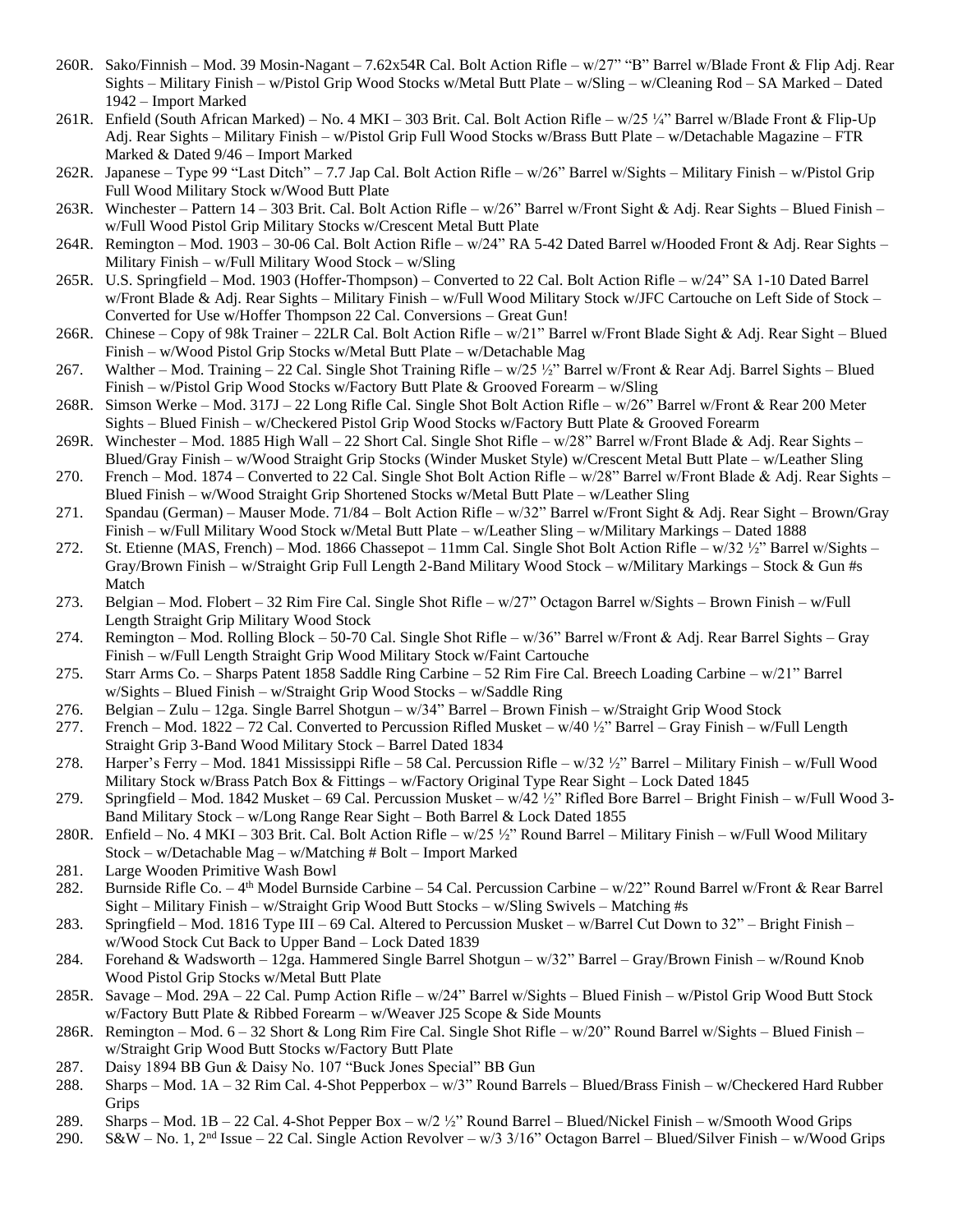- 291. James Warner Mod. Pocket Revolver 30 Rim Fire Cal. Single Action Revolver w/3" Round Barrel w/Front Sight Blued/Brown Finish – w/Wood Grips
- 292. Hopkins & Allen Mod. XL-No. 5 38 Cal. Single Action Revolver w/3" Octagon Barrel Nickel Finish Highly Engraved w/Checkered Hard Rubber Dog Head Grips – Note: Action Needs Adjustment
- 293. Possible Wm. Uhlinger 22 Cal. Spur Trigger Long Cylinder Single Action Revolver w/3" Octagon Barrel Blued Finish
- 294. IXL Mod. Navy "Spurred Hammer" 36 Cal. Double Action Percussion Revolver w/5" Octagon Barrel Blued Finish w/Little Case Coloring Remaining – w/Wood Grips – Note: Action Needs Adjustment
- 295. Colt Mod. 1911 US Army Parts Kit Includes Slide, Barrel & All Parts, Grips, Etc.
- 296. 8lb. Cannon Ball & 2pc. of Grape Shot
- 297. Reproduction of Tower 69 Cal. Flintlock Dragoon Pistol w/9" Round Barrel Bright Finish Lock Marked "Tower" w/British Crown Over "GR"
- 298. French Mod. 1816 71 Cal. Altered to Percussion Rifled Musket w/42 ½" Round Barrel Brown Finish w/Full Wood 3-Band Stock
- 299. Colt Special Model 1861 Contract Rifle-Musket 58 Cal. Percussion Rifle-Musket w/40" Round Barrel Bright Finish w/Full Wood 3-Band Military Stock w/Strong Inspection Mark on Stock – Lock Dated 1864
- 300. Harper's Ferry Mod. 1842 Musket 69 Cal. Percussion Musket w/42" Round Barrel Brown Finish w/Full Wood 3- Band Stock w/the Initials "JMC" on the Butt Stock – w/Bayonet – Lock Dated 1852
- 301. Harper's Ferry Mod. 1816 Type II 69 Cal. Altered to Percussion Musket w/42" Round Barrel Bright Finish Belgian Style Cone in Barrel Conversion – w/Full Wood 3-Band Military Stock
- 302. Harper's Ferry Mod. 1842 Musket 69 Cal. Percussion Musket w/42" Round Barrel Bright Finish w/Full Wood 3- Band Military Stock – Lock Dated 1847
- 303. Springfield Mod. 1840 Musket 69 Cal. Altered to Percussion Musket w/42" Round Barrel Brown Finish Bolster Type Conversion – w/Good Inspector Marks on Stock – w/"SP" Marked on Trigger Base Front & Additional Inspector Mark Behind Trigger Plate – Lock Dated 1835
- 304. Unknown Half Stock PA Long Rifle 36 Cal. Percussion Black Powder Rifle w/37" Octagon Barrel w/Sights Brown Finish – w/Wood Stock w/Brass Furniture & Cap Box – w/Double Set Triggers – w/LeMan Lancaster, PA Percussion Lock
- 305. Remington Mod. Rolling Block 45 Cal. Range Single Shot Rifle w/34" Round Barrel w/Sights Brown Finish w/Wood Stock – No Military Markings
- 306. Springfield Mod. 1866 Allin Conversion 50-70 Cal. Trapdoor Rifle w/Round Barrel Shortened to 29" Bright Finish w/Wood Stock – w/Ramrod – Lock Dated 1865
- 307. Springfield Mod. 1870 50-70 Cal. Trapdoor Rifle w/32 ½" Round Barrel w/Sights Brown Finish w/Full Wood Military Stock – Breech Dated 1870
- 308. U.S. Springfield Mod. 1884 45-70 Cal. Rifle Altered to Carbine Configuration w/22" Barrel w/Sights Brown Finish w/Straight Grip Wood Stock – Note: Serial #39054
- 309. Mistry Nasir Md Fateh (India) Reproduction of Enfield Pattern 1858 Cavalry Carbine 63 Cal. Percussion Carbine w/21" Round Barrel – Blued Finish – w/Straight Grip Full Wood Stock w/Brass Butt Plate w/Sling Bar & Ring on Left Side – Swivel Ramrod Missing
- 310R. DWM Mod. 1908 Brazilian Mauser 7x57 Cal. Bolt Action Rifle  $w/29\frac{1}{4}$ " Round Barrel w/Sights Bright Finish w/Full Wood Military Stock – w/Original Sling – w/Bayonet & Scabbard – Import Marked
- 311R. Remington Mod. 1903 30-06 Cal. Bolt Action Rifle w/24" RA 5-20 Dated Barrel w/Sights Blued Finish w/Wood Straight Grip Stock – w/Sling & Mounts
- 312. Allens Patent 32 Cal. 6-Shot Pepperbox w/3 ½" Barrel Brown Finish w/Engraved Frame w/Smooth Ivory Aged **Grips**
- 313. Allens Patent 32 Cal. 6-Shot Pepperbox w/3 ½" Barrel Brown finish w/Engraved Frame w/Smooth Wood Grips
- 314. Colt's Patent Mod. Open Top Pocket Revolver 22 Cal. 7-Shot Spur Trigger Revolver w/2 ½" Barrel Blued Finish w/Brass Frame – w/Birds Head Grips – Very Tight Gun!
- 315. Lot of 3 Socket Bayonets
- 316. Bayonet for FN 1949, Type 2 Rifle
- 317. Burnside Rifle Co. Model of 1864 54 Cal. Breech Loading Rifle w/21" Rifled Barrel w/Sights Blued/Gray Finish w/Wood Straight Grip Stocks w/Crescent Metal Butt Plate
- 318. Navy Arms Mod. 1861 Navy 36 Cal. Black Powder Revolver w/7 ½" Barrel Blued/Case Hardened Finish w/Smooth Wood Grips – w/Leather Holster
- 319. Lucius W. Pond Mod. Belt Revolver 32 Cal. Single Action Revolver  $w/5$ " Octagon Barrel Blued/Brass Finish w/Case, Bullet Mold & Screw Driver – Note: Needs Action Adjustment
- 320. Enfield Robert's Patent Conversion 58 Cal. Breech Loading Rifle w/30 7/8" Barrel Blued Finish w/Full Wood Military Stock – Top Lever Conversion – Rare American Conversion of a British Rifle – Note: Piece of Stock Missing at Breech
- 321. Colt Special Model 1861 Contract Rifle-Musket 58 Cal. Percussion Rifle-Musket w/40" Barrel w/Sights Brown Finish – w/Full Wood 3-Band Stock – w/Bayonet – Lock Dated 1862 – Stock & Barrel Marked N.J. for New Jersey
- 322. Hanover (German) 78 Cal. Percussion Musket w/39" Round Barrel w/Front & Unusual Rear Sight Brown Finish w/Wood Stock – Unit Marked on Side Plate "4B 2C N47" – Note: Stock Issues Around the Butt Plate
- 323. Belgian 79 Cal. Percussion Musket w/42" Round Barrel w/Front & Adj. Rear Sight Brown Finish w/Repaired Wood Stock – w/Original Bayonet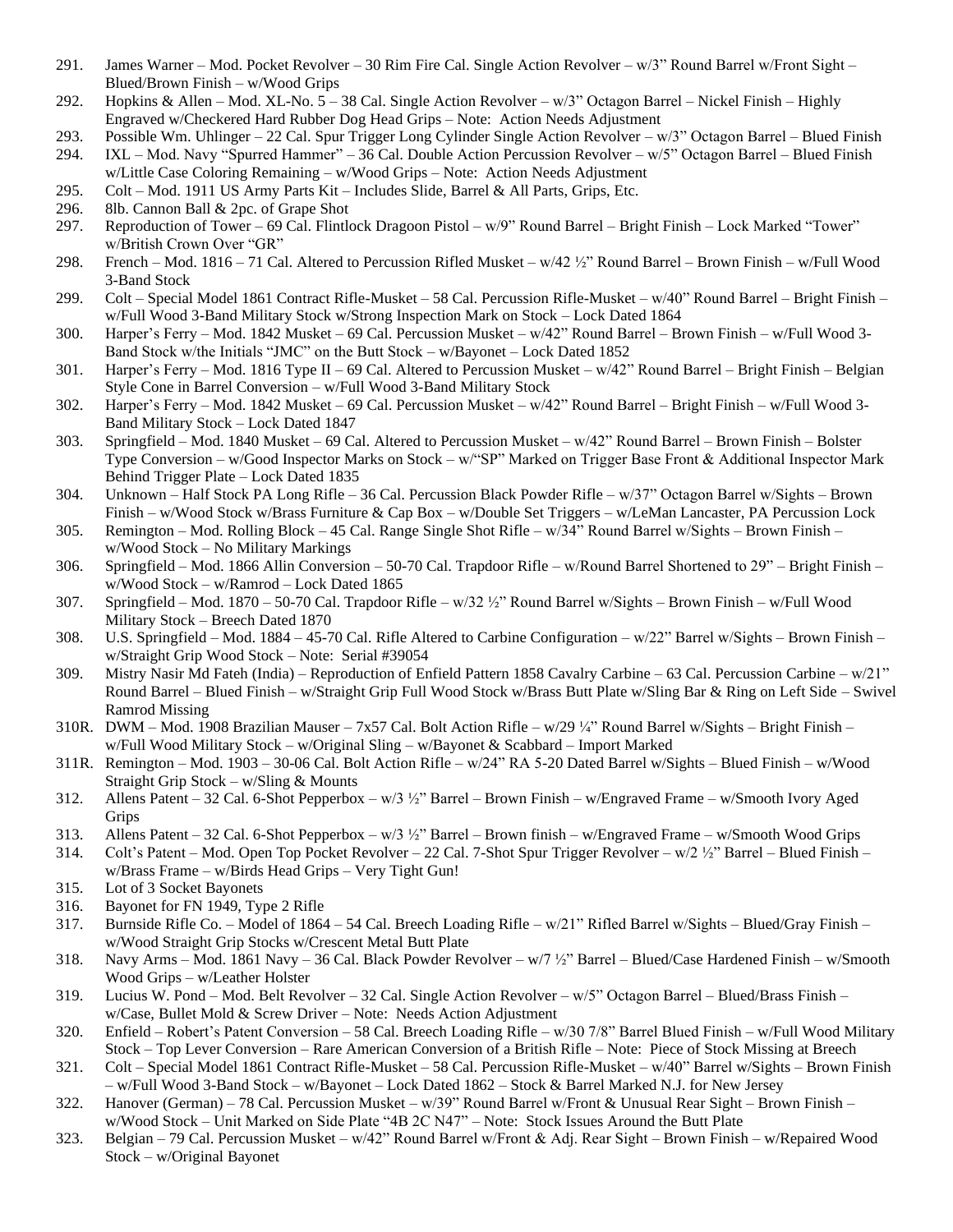- 324. Springfield Mod. 1863 Type I 58 Cal. Rifle-Musket w/40" Round Barrel w/Sights Brown Finish w/3-Band Full Wood Stock w/Brass Butt Plate – Lock Dated 1864
- 325. Prussian 72 Cal. Flintlock Altered to Percussion Musket w/42 ½" Round Barrel Military Finish w/Full 3-Band Wood Stock, No Middle Band Spring
- 326. J. Stevens & Co. Mod. Pocket Rifle No. 34 32 Cal. Single Shot Rifle w/18" Heavy Octagon Barrel w/Globe Front Sight (Missing Rear Sight) – Nickel/Brass Finish – Brass Frame is Nickel Plated – w/Shoulder Stock – Gun & Stock Have Matching Serial #155
- 327. Starr Arms Co. Mod. Cartridge Carbine 52R Cal. Single Shot Carbine w/21" Round Barrel w/Front & Rear Barrel Sights – Brown Finish – w/Repaired Wood Stock – Missing Saddle Ring & Bar
- 328. Springfield Mod. 1795 Type I Musket 69 Cal. Flintlock Musket w/44 ½" Round Barrel Brown Finish w/Full Wood 3-Band Military Stock – w/Original Ramrod – Lock Dated 1805 – in Attic Found Condition
- 329. Colt Mod. 1849 Pocket Revolver 31 Cal. Percussion Revolver w/5" Octagon Barrel Gray Finish w/Very Visible Cylinder Scene – Note: Needs Work to Advance Cylinder
- 330. Sharps & Hankins Mod. 3b 32 Short Cal. 4-Shot Pepperbox w/3 ½" Round Barrels Blued/Gray Finish w/Wood Grips
- 331. S&W No. 1, 2nd Issue 22R Short Cal. Single Action Revolver w/3 3/16" Octagon Barrel Brass/Blued Finish w/Wood Grips
- 332. Whitney No. 1 22R Cal. Single Action Revolver w/3" Round Barrel Blued/Brass Finish w/Wood Grips Note: Needs Work to Advance Cylinder
- 333. W.W. Marston 31 Cal. Double Action Percussion 6-Shot Pepperbox w/4" Barrels Blued Finish w/Wood Grips Note: Needs Work to Function
- 334. G. Goul (London) Mod. Holster Pistol 60 Cal. Single Shot Percussion Pistol w/9" Round Barrel Bright Finish Bolster Replaced by Solid Knob – Will Not Fire – Note: Stock Issues
- 335. E. Whitney  $2<sup>nd</sup>$  Model,  $4<sup>th</sup>$  Type Navy 36 Cal. Percussion Revolver w/7  $\frac{1}{2}$ " Octagon Barrel Tinned Finish w/Wood Grips – w/U.S. Navy Mark on Barrel, "F.C.W" Mark on Frame & "JHMC" on Left Grip
- 336. Remington New Model Pocket Revolver 31 Cal. Percussion Revolver w/4" Octagon Barrel Blued/Gray Finish w/Wood Grips – Tight Gun!
- 337. Belgian 45 Cal. Single Shot Box Lock Percussion Pistol w/4 ½" Octagon Barrel Blued Finish w/Top Hammer Circa 1840
- 338R. Walther Mod. P.38 9mm Cal. Semi-Auto Pistol w/5" Barrel Military Finish w/Holster w/Extra Mag Mfg./Date Code: AC 42
- 339R. Deutsche-Werke Ortgies Patent 7.65mm Cal. Semi-Auto Pistol w/3 ¼" Round Barrel Blued Finish w/Wood Grip Crown N Proofed
- 340R. Walther Mod. 9 25 Cal. Semi-Auto Pistol w/2" Round Barrel Nickel Finish w/Factory Grips
- 341R. Remington Mod. 95 41R Short Cal. Over-Under Derringer w/3" Round Barrels Nickel Finish w/Hard Rubber Grips
- 342R. Colt Mod. Bisley 1<sup>st</sup> Generation 38 W.C.F. (38-40) Cal. Single Action Revolver w/4  $\frac{3}{4}$ " Round Barrel Blued Finish w/Case Hardened Frame – w/Excellent Bone Grips w/Steer Head – Mfg. in 1899 – Great Gun!
- 343. Colt Mod. 1849 Pocket 31 Cal. Black Powder Revolver w/4" Barrel Blued/Gray Finish w/Strong Markings on Barrel & Very Strong Cylinder Scene – w/Wood Grips w/What Appears Original Varnish
- 344. Sharps New Model 1863 Carbine 52 Cal. Percussion Carbine w/22" Barrel w/Front & Rear Barrel Sights Blued/Gray Finish – w/Good Straight Grip Wood Butt Stock w/Metal Butt Plate & Wood Forearm – w/"C.S" Stamped on Right Side of Receiver
- 345. Sharps New Model 1863 Carbine 50-70 Cal. Altered to Cartridge From Percussion Carbine w/22" Barrel w/Front & Rear Barrel Sights – Blue/Gray Finish – w/Straight Grip Wood Butt Stock w/Metal Crescent Butt Plate & Wood Forearm
- 346R. Ithaca Mod. Field 12ga. Hammer Double Barrel Shotgun w/30" Barrels Re-Blued Finish w/Custom Bishop Capped Pistol Grip Wood Butt Stock w/Factory Forearm
- 347. Sharps Mod. 3 32R Short Cal. 4-Shot Pepperbox w/3 ½" Barrel Blued Finish w/Wood Grips
- 348. Colt Mod. 1877 Lightning 38 Colt Cal. Double Action Revolver w/4 ½" Barrel Re-Nickeled Finish w/Original Colt Hard Rubber Grips – Mfg. in 1896 – Fully Operational
- 349R. Colt Mod. 1877 Lightning 38 Colt Cal. Double Action Revolver w/4 ½" Barrel Blued Finish w/Original Colt Hard Rubber Grips – Mfg. in 1907 – Operates Good in Single Action, But Needs Adjustment of Action on Double Action
- 350. Colt Mod. 1877 Thunderer 41 Colt Cal. Double Action Revolver w4 ½" Round Barrel Blued Finish w/Original Colt Hard Rubber Grips – Mfg. in 1896 – Fully Functional
- 351. Remington Mod. 1875 Single Action Army 44-40 Cal. Single Action Revolver w/7 ½" Round Barrel w/Front Sight Gray Finish – w/Wood Grips – w/Lanyard Ring
- 352. Colt Mod. 1877 Thunderer 41 Colt Cal. Double Action Revolver w/2 ½" Barrel Nickel Finish w/Aged Bone Grips Mfg. in 1879 – Fully Functional
- 353. Colt Mod. 1877 Thunderer 41 Colt Cal. Double Action Revolver w/2 ½" Barrel Gray Finish (Traces of Nickel Finish Remain) – w/Original Hard Rubber Colt Grips – Fully Functional – Mfg. in 1883
- 354. Colt Mod. 1877 Lightning 38 Colt Cal. Double Action Revolver w/3 ½" Barrel Nickle Finish w/Original Colt Hard Rubber Grips – w/"John Mangold" Engraved on the Grip Strap – Fully Functional – Mfg. in 1881
- 355. Colt Mod. 1877 Thunderer 41 Cal. Double Action Revolver w/4 ½" Barrel Blued/Gray Finish w/Original Colt Hard Rubber Grips – Note: Action Needs Adjustment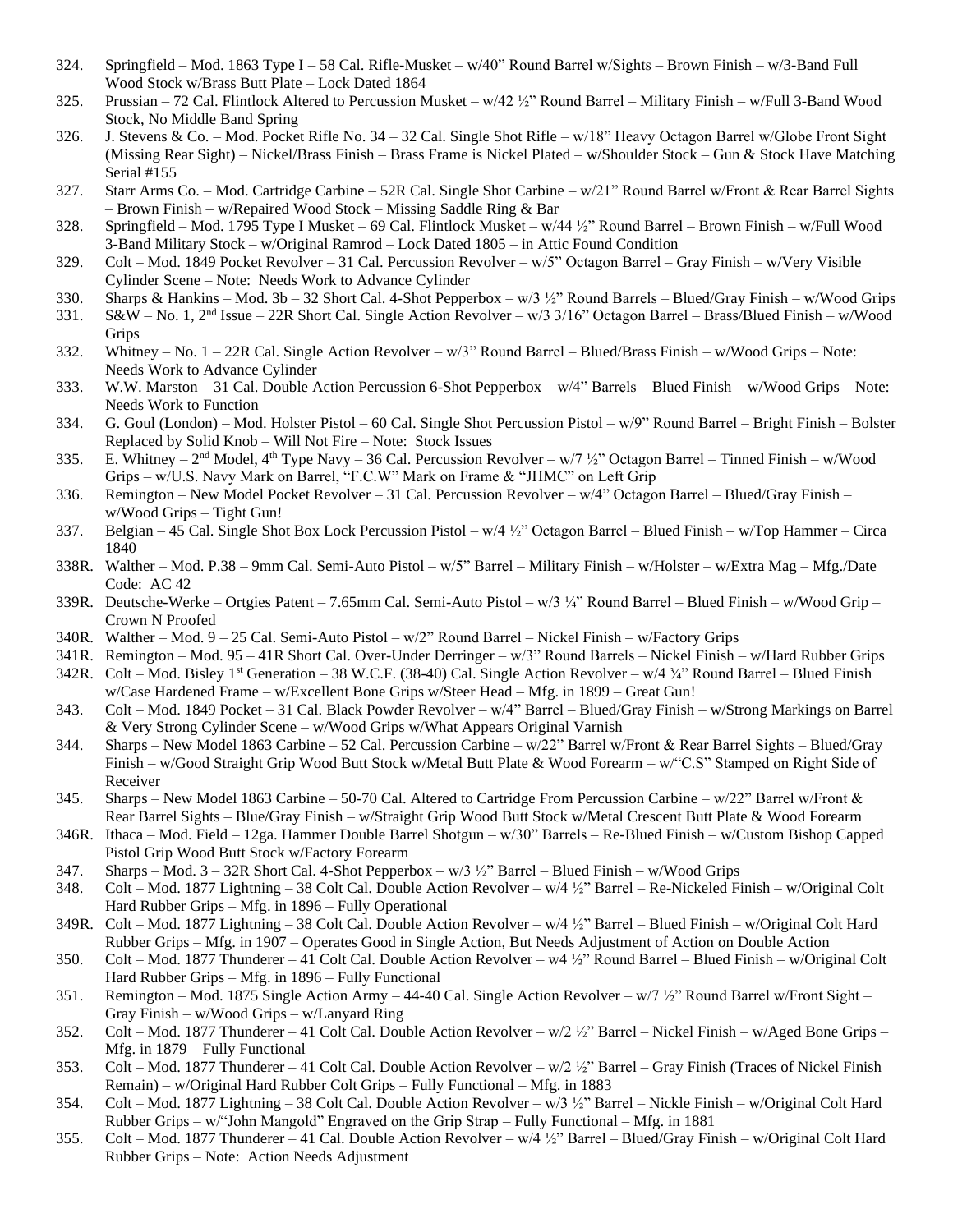- 356. Colt Mod. 1877 Lightning 38 Colt Cal. Double Action Revolver w/3  $\frac{1}{2}$ " Round Barrel Re-Blued Finish w/Original Colt Hard Rubber Grips – Mfg. in 1879 – Operates Good in Double Action, But Needs Adjustment in Single Action
- 357. Burnside Rifle Co. 4<sup>th</sup> Model Burnside Carbine 54 Cal. Percussion Rifle w/21" Barrel w/Sights Blued/Gray Finish w/Straight Grip Wood Stocks w/Metal Butt Plate – w/2 Strong Cartouches
- 358. Unique Yeager Style 65 Cal. Percussion Black Powder Rifle w/19" Octagon Swamp Barrel w/Front & Flip Rear Barrel Sights – w/Unique Size Full Stock w/Sliding Wood Patch Box & Brass Fittings – w/Double Set Triggers – w/Rod – w/Sling – 34" Over-All Length
- 359. Signed Zeilinger 58 Cal. Black Powder Percussion Pistol w/9 ½" Barrel w/Sight Brown Metal Finish w/Wood Stock w/Iron Fittings – w/Lanyard Loop
- 360. Signed J. Bishop Lock 50 Cal. Black Powder Percussion Belt Pistol w/6" Octagon Barrel w/Bead Sight w/Engraved Lock Plate & Trigger Guard – w/Checkered Wood Half Stock
- 361. Veptpip Lamottn Percussion Black Powder Pistol w/3 ½" Cannon Barrel w/Relief Carved Stock w/Eagle Head Butt Plate w/Silver Mountings – w/Single Trigger
- 362. Probable Manhattan 32 Cal. Top Hammer Black Powder Percussion Single Shot Derringer w/3" Barrel (No Sights) w/Wood Grips
- 363. Colt Mod. 1849 Pocket Pistol w/31 Cal. Black Powder Percussion Pistol w/4" Octagon Barrel w/Brass Pin Sight Gray Finish – w/Brass Grip Strap – w/Vivid Cylinder Scene – w/Wood Grips – All Matching #s
- 364. Smith & Wesson No. 1 ½ New Model 22 Short Cal. 7-Shot Single Action Revolver w/3 ½" Ribbed Barrel w/Blade Sight – Fair Amount Original Blued Finish – w/Birds Head Wood Butt
- 365. Smith & Wesson No. 1 Tip Up 22 Short Cal. 7-Shot Single Action Revolver w/3 3/16" Ribbed Barrel w/Blade Sight Brown Finish – w/Birds Head Wood Butt
- 366. Smith & Wesson No. 2 Army 32 Long Rim Fire Cal. Single Action Revolver w/6" Barrel Nickeled Finish w/Wood Grips
- 367. Colt Mod. 1878 Frontier 45 Colt Cal. Double Action Revolver w/7 ½" Barrel Blued/Brown Finish w/Checkered Hard Rubber Original Grips – w/Lanyard Loop
- 368. N.R. Davis & Sons 12ga. Hammerless Double Barrel Shotgun w/30" Solid Rib Damascus Barrels w/Bead Sights Brown/Gray Finish – w/Checkered Capped Pistol Grip Wood Stocks
- 369R. Stevens Mod. 5100 20ga. Double Barrel Shotgun w/28" Solid Rib Barrels w/Bead Sight Case Hardened/Blued Finish w/Checkered Capped Pistol Grip Tenite Wood-Like Stocks – w/Double Triggers
- 370R. Mauser Werke Mod. HSc 7.65 Cal. Semi-Auto Pistol w/3 ¼" Barrel Blued Finish w/Wood Grips w/Factory Mag w/Holster & Spare Mag – Eagle N & Eagle 135 German Proofed
- 371R. Japanese Type 99 Rifle 7.7mm Cal. Bolt Action Rifle w/26" Round Barrel w/Front & Rear Aircraft Sights & Muzzle Cap Cover – Military Finish – w/Matching Bolt & Bolt Cover – Mum Good
- 372. A. Uberti Remington Mod. 1858 44 Cal. Black Powder Percussion Revolver w/8" Octagon Barrel w/Blade Front Sight Blued Finish w/Brass Trigger Guard – w/Smooth Wood Grips – New w/Factory Box & Accessories
- 373. A. Uberti Colt Mod. 1851 Navy 36 Cal. Black Powder Percussion Revolver w/7 ½" Octagon Barrel w/Brass Bead Sight – Blued/Case Hardened Finish w/Brass Trigger Guard & Grip Frame – w/Naval Scenes on Cylinder – w/Smooth Wood Grips – New w/Factory Box & Manual
- 374. European 11mm Cal. Double Action Pinfire Top Hammer Revolver w/6" Round Barrel w/Front Sight Blued/Brown Finish – w/Checkered Wood Grips – w/Lanyard Swivel
- 375. Simeon North Hall Mod. 1840 Type II 52 Cal. Breech Loading Percussion Carbine w/Barrel Cut Down to  $17"$  Military Finish – w/Wood Stock Altered
- 376R. Japanese Type 99 7.7 Jap Cal. Bolt Action Rifle  $w/31$   $\frac{1}{2}$ " Barrel w/Sights Military Finish Late War Model w/Wood Butt Plate – Mum Ground
- 377R. Savage No. 4 MKI Enfield 303 British Cal. Bolt Action Rifle w/25 ½" Round Barrel w/Sights Military Finish w/Pistol Grip Full Wood Military Stock – w/Early Battle Sight – w/Detachable Mag – w/Original Cloth Sling – Mfg. in 1943
- 378R. Swiss Mod. 1900 Short Rifle 7.5mm Cal. Bolt Action Rifle w/23.3" Round Barrel w/Sights Military Finish w/Pistol Grip Wood Full Military Stock – w/Detachable Mag – Mfg. Between 1901-1911
- 379R. MAS (French) Mod. 1936 7.5mm Cal. Bolt Action Rifle w/17 ½" Barrel w/Sights Military Finish Wood Stock Cut Back & Upper Handguard Removed – w/Leather Sling – Import Marked
- 380. Spandau (German) Mod. Gew 71-84 11x60R Cal. Bolt Action Rifle w/31 ½" Barrel w/Sights Military Finish w/Straight Grip 3-Band Full Wood Military Stock
- 381R. Eddystone U.S. Model of 1917 30-06 Cal. Bolt Action Rifle w/25 ½" Eddystone 9-17 Dated Barrel Military Finish w/Wood Stock – w/Original Cloth Sling – Note: Upper Barrel Band Missing Screw
- 382R. Japanese Type 99 Rifle 7.7mm Cal. Bolt Action Rifle w/31.4" Round Barrel Military Finish w/Full Wood Pistol Grip Wood Military Stock – w/Monopod – No Cleaning Rod – Mum Lightly Ground
- 383R. MAS (French) Mod. 1936-51 7.5x54mm Cal. Bolt action Rifle w/24 Round Barrel w/Sights Military Finish Fitted w/Grenade Launcher – w/MAS Recoil Pad – w/Leather Sling – Import Marked
- 384R. Westinghouse Mod. 1891 Russian 7.62x54R Cal. Bolt Action Rifle w/31.6" Round Barrel w/Sights Military Finish w/Octagon Receiver – w/Full Wood Military Stock
- 385. Amberg Mod. Gew 88 7.62mm Cal. Bolt Action Rifle w/29 ½" Round Barrel w/Sights Military Finish w/Full Wood Military Stock – w/Matching Bolt – Unit Marked on Front Band "76R.8.21" – Dated 1898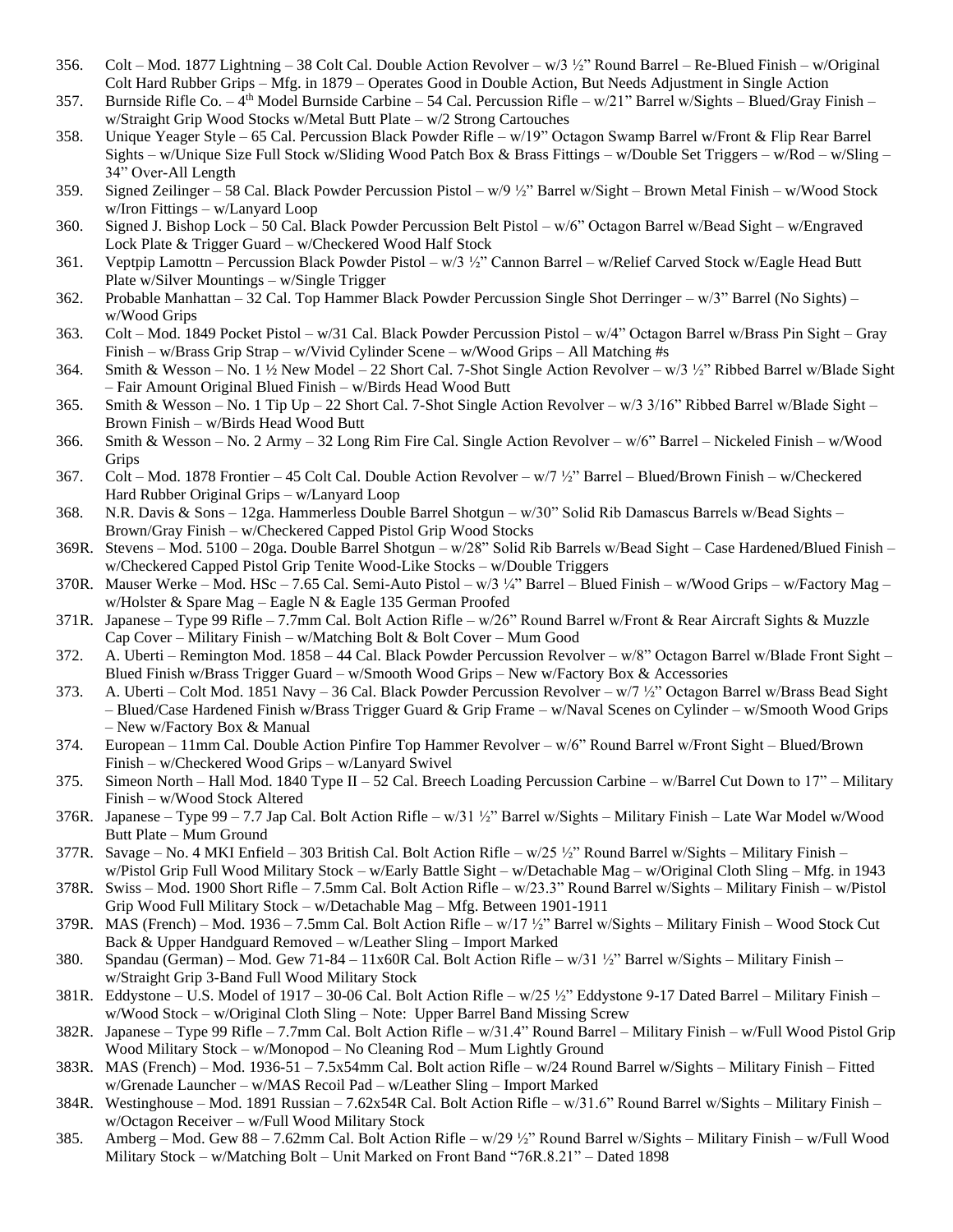- 386R. Saginaw Mod. M1 Carbine 30 Carbine Cal. Semi-Auto Rifle w/18" Saginaw Barrel w/Front & Flip Rear Sights Military Finish – w/Pistol Grip Wood Stock – w/Mag & Mag Dual Pouch – w/Sling & Oiler
- 387R. Colt Mod. 1903 Hammerless Pocket Pistol 32 Cal. Semi-Auto Pistol w/3 ¾" Barrel w/Sights Blued Finish w/Checkered Colt Factory Wood Grips w/Silver Medallions – w/Factory Colt Marked Two-Tone Mag – Accompanying This Fine Gun is a Colt Factory Letter Verifying This Gun's Features & What Makes This Gun Interesting is That it Was Part of 500 Guns Shipped to Kawaguchiya Firearms Company of Tokyo Japan in Oct. 9, 1937
- 388R. MAB (France) Mod. D 7.65 Cal. Semi-Auto Pistol w/4" Barrel w/Sights Blued Finish w/MAB Hard Rubber Checkered Grips – w/Mag – Import Marked
- 389R. FEG Mod. PMK-380 380 Cal. Semi-Auto Pistol w/4" Barrel w/Sights Blued Finish w/Checkered Hard Rubber Grips – w/Mag
- 390R. Alkartagun (Spanish) Mod. Ruby 32 ACP Cal. Semi-Auto Pistol w/3  $\frac{3}{4}$ " Barrel Blued Finish w/Checkered Wood Grips – w/Mag – w/WWI French Army Acceptance Marks
- 391R. FEG Mod. PA-63 9mm Mak. Cal. Semi-Auto Pistol w/4" Barrel w/Sights Blued/Matte Stainless Finish w/Checkered Hard Rubber Grips – w/Matching # Mag
- 392R. Polish Mod. P-64 9mm Mak. Cal. Semi-Auto Pistol w/3 ¼" Barrel w/Sights Blued Finish w/Checkered Grips w/Mag
- 393R. Armi-Tanfoglio Mod. GT-380 380 Cal. Semi-Auto Pistol w/3 ¾" Barrel w/Sights Blued Finish w/Smooth Wood Grips – w/Mag
- 394R. Beretta Mod. 1934 380 Cal. Semi-Auto Pistol w/3 ½" Barrel w/Sights Blued Finish w/Beretta Hard Rubber Grips w/2 Mags – Dated 1942
- 395R. V. Bernardelli Mod. 60 32 ACP Cal. Semi-Auto Pistol w/3 ½" Barrel w/Sights Blued Finish w/VB Checkered Hard Rubber Grips – w/2 Mags
- 396R. Armi-Tanfoglio Mod. GT380 380 Cal. Semi-Auto Pistol w/4 ¾" Barrel w/Sights Blued Finish w/Checkered Hard Rubber Grips – w/3 Total Mags
- 397R. Beretta Mod. 3032 Tomcat 32 Auto Cal. Semi-Auto Pistol w/2 7/8" Threaded Muzzle Barrel Blued Finish w/Checkered Wood Grips – w/2 Mags – As New w/Soft Case, Manual & Box
- 398R. Bersa Mod. TPR9 9mm Cal. Semi-Auto Pistol w/4" Barrel w/3-Dot Sights Matte Blue Finish w/Two 17Rd Mags As New w/Case & Manual
- 399R. Colt Marked Barrel Mod. Single Action Army 45 Colt Cal. Single Action Revolver w/7 ½" Barrel w/Smooth Wood Grips – Note: Gun Appears to Only Have Colt Barrel, the Rest of the Gun is a Colt Copy
- 400R. CZ Mod. 70 7.65 Cal. Semi-Auto Pistol w/3  $\frac{3}{4}$ " Barrel w/Sights Blued Finish w/Hard Rubber Grips w/Mag
- 401R. Yugoslavian Mod. 70 7.65 Cal. Semi-Auto Pistol w/3 5/8" Stainless Barrel w/Sights Blued Finish w/2 Mags w/Leather Holster – w/Cleaning Brush
- 402R. V. Bernardelli Mod. 80 380 Cal. Semi-Auto Pistol w/3 ½" Barrel w/Front & Adj. Rear Sights Blued Finish w/VB Checkered Hard Rubber Grips – w/2 Mags – w/Case
- 403R. Turkish Mod. Zigana-F 9mm Cal. Semi-Auto Pistol w/4 ½" Barrel w/3-Dot Sights Blued Finish w/4 Total Mags w/Box, Manuals & Cleaning Tools
- 404R. Steyer Mod. 98k 8mm Cal. Bolt Action Rifle w/24" Round Barrel w/Sights Blued/Military Finish w/Wood Stock w/Original Sling – All Matching #s – Mfg. in 1942
- 405R. Mauser Mod. 1896 Broomhandle 9mm Cal. Semi-Auto Pistol w/5.5" Round Barrel w/Front & Rear 1000 Meter Rear Sights – Re-Blued Finish – w/Red 9 Wood Grips – Complete w/Wooden Holster, Leather Rig & Tool
- 406R. Colt Mod. 1911 U.S. Army w/Rare Savage 1911 Slide 45 ACP Cal. Semi-Auto Pistol w/5" Barrel Military Finish w/Checkered Wood Grips – w/Original Two-Tone Mag – Mfg. in 1918
- 407R. Colt Mod. U.S Army Model 1901 38 Colt Cal. Double Action Revolver w/6" Barrel Blued Finish w/Lanyard Swivel – w/R.A.C. Inspected Barrel, Frame & Grips
- 408R. Star (Spanish) Mod. B 9mm Cal. Semi-Auto Pistol w/5" Round Barrel Blued Finish w/Magazine w/"LPN" Stamped in Front of Grip Strap & Trigger Shoe
- 409R. Colt Mod. 1911A1 Government Model 45ACP Cal. Semi-Auto Pistol w/5" Round Barrel Re-Blued Finish w/Checkered Wood Grips – w/Magazine – w/Military Shoulder Holster – Serial #C-31292 – Mfg. for Civilian Sales
- 410R. Colt Officers Model 38 38 Colt Cal. Double Action Revolver w/6" Heavy Barrel w/Adj. Front & Rear Target Sights Blued Finish – w/Checkered Colt Silver Medallion Wood Grips – Lot of Original Finish
- 411R. Colt Mod. 1911 U.S. Army 45ACP Cal. Semi-Auto Pistol w/5" Barrel Blued/Gray Finish w/Checkered Wood Grips  $-$  w/Mag  $-$  Mfg. in 1918
- 412R. Colt Mod. 1902 Philippine Constabulary 45 Long Colt Cal. Double Action Revolver w/5 ¼" Barrel Gray Finish w/Over-Sized Trigger Guard & Long Trigger – w/"JTT" on Right Side of Frame & "RAC" on the Left Side of Trigger Guard & Frame Inspector Marked – w/Checkered Hard Rubber Grips – Note: Left Grip Chipped, Barrel Appears Shortened & Missing Ejector Rod Screw
- 413R. Argentino (D.G.F.M.) Mod. 1927 (Colt Mod. 1911A1 Type) 45ACP (11.25mm) Cal. Semi-Auto Pistol w/5" Barrel Blued Finish – w/Checkered Plastic Grips – w/Argentine Crest on Slide – Receiver, Barrel & Slide All Have Matching #s – Import Marked on Trigger Guard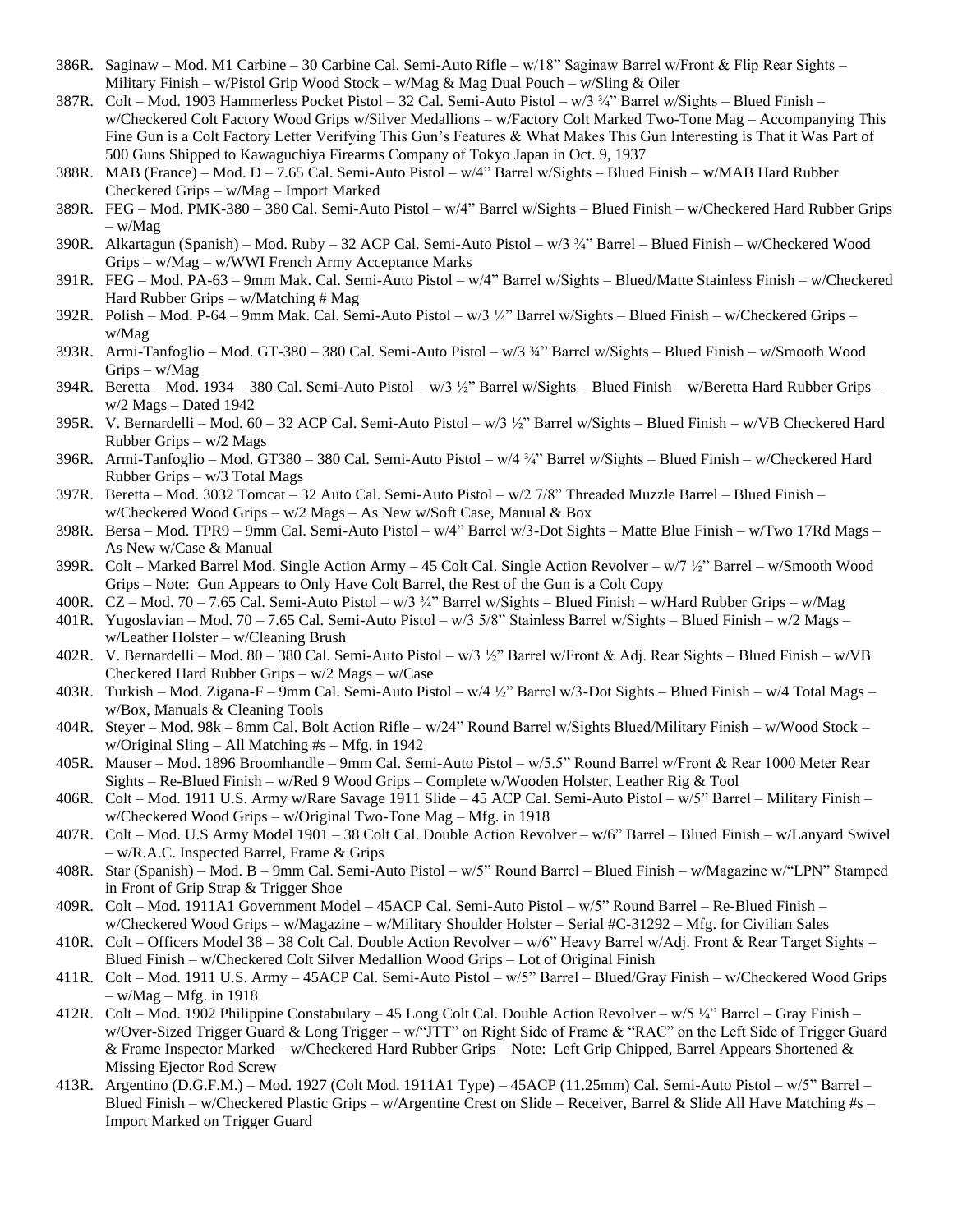- 414R. DWM Mod. P.08 Luger 9mm Cal. Semi-Auto Pistol w/4" Round Barrel Re-Blued Finish w/Post WWII Plastic Grips – Re-Numbered Receiver w/Mag Bottom Replaced & Numbered to Match – "DWM" Has Been Buffed Off – Probable Post WWII East German Rebuild – Mfg. in 1915
- 415R. DWM Mod. P.08 Luger 9mm Cal. Semi-Auto Pistol w/4" Barrel Blued Finish w/Wood Bottom Magazine Unit Marked Grip Strap "11.J.P.1.30" – Appears All Matching Except the Mag – Dated 1913
- 416R. Guide Lamp Division of General Motors Mod. Liberator 45ACP Cal. Single Shot Pistol w/3 ½" Smoothbore Barrel Military Finish – Intended to be Airdropped to Arm Partisans Behind German Lines During WWII
- 417R. Japanese Type 14 Nambu Pistol 8mm Nambu Cal. Semi-Auto Pistol w/4.7" Round Barrel Blued Finish w/Wood Grips – w/Original Holster w/Spare Firing Pin – Mfg. "14.2", Feb of 1939
- 418R. Scarce Extremely Rare Colt Mod. 1902 Army Test Semi-Auto Pistol 38ACP Cal. w/6" Barrel Blued Finish w/Checkered Hard Rubber Grips w/Rampant Colt Logo – This Gun is One of Only 200 Army Contract Pistols Mfg. – These Pistols Were Made Between the Serial # Range of 15,101-15,200 & This Gun's Serial # is 15115 Which Puts it Right in the Contract Serial # Range – This Gun is "US" Marked on the Left Side of the Trigger Guard & "J.T.T." (Capt. John T. Thompson) Inspected Marked on the Right Side of the Frame & R.A.C. (Rinaldo A. Carr) on the Right Side of the Trigger Guard – Gun Retains a Fair Amount of Original Blue – w/Lanyard Swivel & Magazine
- 419R. DWM Mod. 1906 Swiss w/Rare E Prefix 7.65mm Cal. Semi-Auto Luger Pistol w/4 ¾" Barrel w/Sights Blued Finish w/Checkered Wood Grips – w/Grip Safety – w/Correct Swiss Magazine w/Nickel Button Sides – w/Swiss Cross on Top of Receiver w/Number "24" on the Right of the Swiss Cross & a P on the Left Side of the Swiss Cross – Here is an Extremely Rare E Prefix Serial # E600 Swiss Luger – Collectors Differ as to Whether the E Prefixes Are Prototypes or Presentations, Either Way They Are Rare
- 420R. Scarce DWM Mod. 1906 "Russian" Contract Luger 9mm Cal. Semi-Auto Pistol w/4" Barrel Blued Finish w/Checkered Wood Grips – Russian Lugers are Seldom Encountered as There Were Only Approximately 1,000 Produced w/This Being Serial #808 – Gun Has the Distinctive Crossed Mosin-Nagant Rifles Over the Chamber & the DWM Marked Toggle – This Gun Has the Cyrillic Type Marked Safety – Gun Also Has a Grip Safety – All Matching Serial #808 Except the Nickel Plated Wood Base Mag – Buy 'em When You Can Find 'em – Ref. Lugers at Random by Charles Kenyon Jr., Pages 142-143
- 420-1R.Rare One of a Kind World War I Era Quebec Munitions Limited "US 30 Calibre Machine Rifle" Semi-Auto Rifle Serial #3084 – After Many Conversations w/Gun Collectors, Dealers & Experts Everyone Came up w/the Same Conclusion, "We Never Seen One Before". What Makes This Gun Interesting is That the Gas Trap Tube is Side by Side w/the Barrel Much Like a Double Barrel Rather Then Up & Down Like Standard Guns are Produced Which Gives it a Low Profile Sight Alignment – Has a 10 ½" Long by 3" Wide Vented Wooded Top & Bottom Forearm, Wooden Pistol Grip, Removable Slide on Wood Butt Stock – w/Trigger Magazine Release – Receiver Cut Out on Left Side for Ejection & the Top of the Receiver is Cut Out for Possible Stripper Clip Loading? – Side Bolt Cocking – Gun Comes w/a BAR Mag Which Doesn't Fit Correctly But is Very Close – As Near as We Can Figure Out, This Gun is a Prototype, Trials Gun, Shop Copy & Appears to be a One of One – There is Nothing to Compare it to But it Looks to Have Been Developed Around a BAR Rifle Design by a Canadian Manufacturer – Gun is 36" Long w/o the Butt Stock & 46" Long w/the Butt Stock – Weighs 14.5lbs – Barrel is Currently Plugged Down its Full Length – If You are a Military Gun Collector & Collect Rare & One of a Kind Weapons Than This Gun is For You! – A True Great Find!
- 421R. Colt Ejercito Argentino 1911 Mod. 1927 45ACP Cal. Semi-Auto Pistol w/5" Barrel w/Front & Rear Sights Blue/Gray Finish – w/Worn Checkered Wood Grips, Barrel & Matching #s – Import Marked on Trigger Guard
- 422R. DWM Mod. P.08 Luger 9mm Cal. Semi-Auto Pistol w/4" Barrel w/Sights Blued Finish w/Checkered Wood Grips Dated 1916 – All Matching #s Except Magazine
- 423R. DWM Mod. P.08 Luger 9mm Cal. Semi-Auto Pistol w/4" Barrel w/Sights Blued Finish w/Checkered Plastic Grips Dated 1912 – Serial #119
- 424R. Erfurt Mod. P.08 Luger 9mm Cal. Semi-Auto Pistol w/4" Barrel w/Sights Blued/Gray Finish Dated 1916 All Matching #s Except Wood Base Magazine
- 425R. Mauser Mod. P.08 Luger 9mm Cal. Semi-Auto Pistol w/4" Barrel w/Sights Blued Finish w/Checkered Wood Grips Mfg. in 1938 – All Matching #s Including the Mag
- 426R. Colt Mod. 1917 U.S. Army 45 Cal. Double Action Revolver w/5 ½" Round Barrel w/Front Sight Blued Finish w/2pc. Wood Grips – w/Lanyard Ring – Mfg. in 1916 – Serial #221090 – #66373 Stamped on Butt & #36 Stamped on the Back Strap
- 427R. Austrian Works Arsenal Mod. OWA 6.35mm Cal. Semi-Auto Pistol w/2" Barrel Blued Finish w/Magazine w/Leather Holster – Mfg. Mid 1920s
- 428R. DWM Mod. P.08 Luger 9mm Cal. Semi-Auto Pistol w/4" Barrel w/Sights Blued Finish w/Checkered Wood Grips w/Wood Base Mag Numbered 2998 w/Cross Like Figure – w/Original Holster – w/Navy Markings on Grip Strap Are an "M", Anchor & "N. 673"
- 429R. DWM Mod. P.08 Luger 9mm Cal. Semi-Auto Pistol w/4" Round Barrel w/Sights Blued Finish w/Checkered Wood Grips – Dated 1917 – All Matching #s Including the Wood Base Magazine
- 430R. DWM Mod. P.08 Luger 9mm Cal. Semi-Auto Pistol w/4" Round Barrel Blued Finish w/Checkered Wood Grips Dated 1918 – w/Unit Marking on Grip Strap "J.R.419.6K.N8" – Matching #s Except Mag
- 431R. Scarce, Desirable DWM Mod. 1902 Luger Semi-Auto Carbine Serial #24233 40 Luger Cal. Semi-Auto Pistol/Carbine w/11 ¾" Barrel w/Ramped Platinum Beaded Front & Rear Adj. 100, 200, 300 Barrel Sights – Blued Finish w/Certain Parts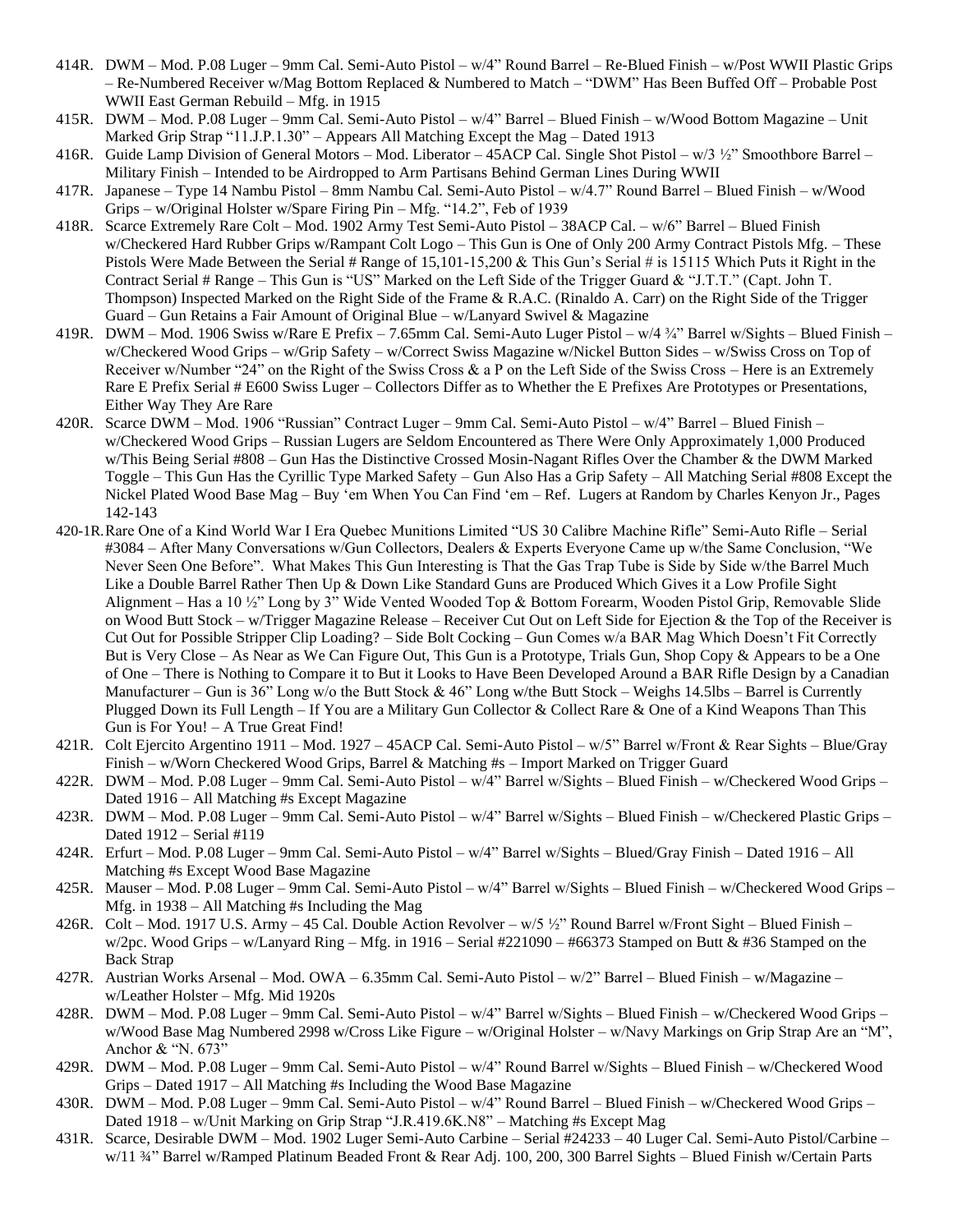Straw Blued – w/Checkered Wood Grips w/Matching Serial # Wood Forearm, Straight Grip Checkered Matching Serial # Wood Butt Stock w/Factory Butt Plate – w/Grip Safety – All Metal #s Match Except Wood Base Mag Which Has #8 On it. Overall, Gun Has a Very Nice Look to it – Gun Comes w/a Leather Holster for the Gun Only w/the Initials "JWH" on the Flap

- 432. Rare Borchardt Combination Pistol Tool Features Screwdriver & Punch Combo Scissor Design Tool is in Excellent Condition, Retaining Most of its Original Bluing – Very Rare to Find
- 433R. Springfield Armory Mod. M1A 308 Win. Cal. Semi-Auto Rifle w/25" Barrel Including Flash Hider Matte Blued Finish – w/Pistol Grip Wood Stocks w/Leather Cheek Piece & Metal Upper Hand Guard – w/20Rd Mag – w/Springfield Scope Mount & Rings – w/Zeiss 4x12x42 Matte Finish Scope w/Scope Cap – As New w/Box, Scope Mount Box & Scope Box **(CANNOT GO TO MARYLAND!)**
- 434R. U.S. Springfield Mod. 1903 30-06 Cal. Bolt action Rifle w/24" SA 9-20 Dated Barrel w/Sights Military Finish w/Straight Grip Wood Stocks w/DAL+C Cartouche w/Grooved Hand Guard Wood Stock – w/Leather Sling
- 435R. Springfield Mod. M1 Garand 30-06 Cal. Semi-Auto Rifle w/24" SA 10-65 Dated Barrel Military Finish w/Pistol Grip Wood Stocks
- 436R. U.S. Remington Mod. 1903 30-06 Cal. Bolt Action Rifle w/24" Rem. 10-42 Dated Barrel w/Sights Military Finish w/Wood Scant Stock w/Excellent S.A.G.A.W. Cartouche & Cross Cannons Markings – w/Original Sling
- 437R. U.S. Springfield Mod. 1922M1 22 Cal. Bolt Action Rifle w/24" Springfield 6-33 Dated Barrel w/Hooded Front Sight Military Finish – w/Lyman Rear Receiver Peep Sight – w/Pistol Grip Wood Stock w/Grooved Forearm & SA Cartouche & P Cartouche w/Serrated Butt Plate – w/Correct Marked M2 Clip – w/Matching Etched # Bolt
- 438. U.S. Springfield Mod. 1873 Saddle Ring Carbine 45-70 Cal. Trap Door Rifle w/22" Round Barrel w/Correct Carbine Front & C Marked Carbine Rear Barrel Sights – Blue/Gray Finish w/Vivid Case Colors on Block & Upper Tang! – w/Nice Straight Grip Wood Stock w/US Marked Carbine Butt Plate – Overall a Nice Untouched Carbine w/Some Condition
- 439. U.S. Springfield Mod. 1896 Krag Saddle Ring Carbine 30-40 Krag Cal. Bolt Action Rifle w/22" Barrel w/Front & Rear Carbine Sights – Blued/Gray Finish – w/Straight Grip Wood Stocks w/Trap Door Butt Plate for Cleaning Kit (Kit is Present) & Grooved Forearm – w/Traces of Cartouche
- 440. U.S. Model 1874 Carbine Sling Used w/Both the "Trapdoor" & Krag Carbines
- 441R. IBM Mod. M1 Carbine 30 Carbine Cal. Semi-Auto Rifle w/18" IBM Marked Barrel w/Front Sight Military Finish w/Dual Flip Rear Sight – w/Pistol Grip Wood Stocks w/Crossed Cannon Cartouche – w/Sling & Oiler – w/Mag
- 442R. National Postal Meter Mod. M1 Carbine 30 Carbine Cal. Semi-Auto Rifle w/18" 9-43 Dated Buffalo Arms Barrel w/Front Sight – Military Finish – w/Rear Dual Flip Sight – w/Pistol Grip Wood Stocks – w/Mag – w/Sling & Oiler
- 443R. Smith & Wesson U.S. Army Model 1917 45 ACP Cal. Double Action Revolver w/5 ½" "United States Property" Marked Round Barrel – Blued Finish – w/Smooth Wood Grips – w/Lanyard
- 444R. Remington-Rand Mod. 1911A1 US Army 45 ACP Cal. Semi-Auto Pistol w/5" Barrel Military Finish w/Checkered Plastic Grips – FJA Marked – Shipped August of 1944
- 445R. Union Switch & Signal Mod. 1911A1 (Type II) US Army 45 ACP Cal. Semi-Auto Pistol w/5" Barrel Military Finish w/Checkered Plastic Grips – Military Finish – Serial # 1065040 – June 1943, 55,000 Delivered in 1943 Only
- 446R. Colt Mod. 1911 US Army 45ACP Cal. Semi-Auto Pistol w/5" Barrel Military Finish w/Checkered Plastic Grips w/Matching Serial # 2pc. Box
- 447R. Colt Mod. 1911 US Army 45ACP Cal. Semi-Auto Pistol w/5" Barrel Military Finish w/Checkered Wood Grips w/Correct Two-Tone Mag
- 448R. Ithaca Gun Co. Mod. 1911A1 US Army 45ACP Cal. Semi-Auto Pistol w/5" Barrel Military Finish w/Checkered Plastic Grips – w/Mag – Mfg. in June 1943
- 449R. Colt Mod. 1911A1 US Army 45 ACP Cal. Semi-Auto Pistol w/5" Barrel Military Finish w/Checkered Plastic Grip Mfg. in 1944
- 450R. Springfield Armory Mod. 1911 US Army 45 ACP Cal. Semi-Auto Pistol w/5" Barrel Blued Finish w/Checkered Wood Grips – w/Original Mag w/Lanyard Loop
- 451R. Colt Mod. 1911A1 US Army 45 ACP Cal. Semi-Auto Pistol w/5" Barrel Military Finish w/Checkered Plastic Grips Mfg. in August 1943
- 452R. Smith & Wesson Mod. .455 Mark II First Model 455 Cal. Double Action Revolver w/6 ½" Round Barrel Blued Finish – w/S&W Checkered Wood Diamond Gold Medallion Grips That # to the Gun – w/Lanyard Ring Swivel – British Proofed
- 453R. Smith & Wesson Mod. K-38 Pre Model 14 (Marked US) 38 Spl. Cal. Single Action Revolver w/6" Barrel w/Front & Adj. Rear Sights – Blued Finish – w/Smith & Wesson Diamond Checkered Target Wood Grips & Target Hammer – Scarce Gun!!
- 454R. Colt Officers Model 32 Heavy Barrel Target 3rd Issue 32 Cal. Double Action Revolver w/6" Barrel w/Front & Rear Sights – Blued Finish – w/Checkered Silver Medallion Wood Grips – w/Hand Ejector
- 455R. Colt Officers Model 22LR Cal. Double Action Revolver w/6" Round Barrel w/Front & Rear Sights Blued Finish w/Checkered Silver Medallion Wood Grips – w/Hand Ejector
- 456R. Japanese Type 99 Rifle 7.7mm Cal. Bolt Action Rifle w/31.4" Barrel Military Finish w/Front & Rear Aircraft Sights – w/Monopod – w/Dust Cover – w/Non Matching # Bolt by 1 Number – w/Full Wood Military Stock – Mum Crossed Out but Still Visible
- 457R. Japanese-Siamese Type 38/Siam Mod. 1903 8mm Cal. Bolt Action Rifle w/31 ½" Barrel w/"S" Mark Ahead of the Receiver Which May Indicate Using the Type 66 Cartridge w/the Spitzer Bullet – Military Finish – w/Full Wood Military Stock – w/Cloth Sling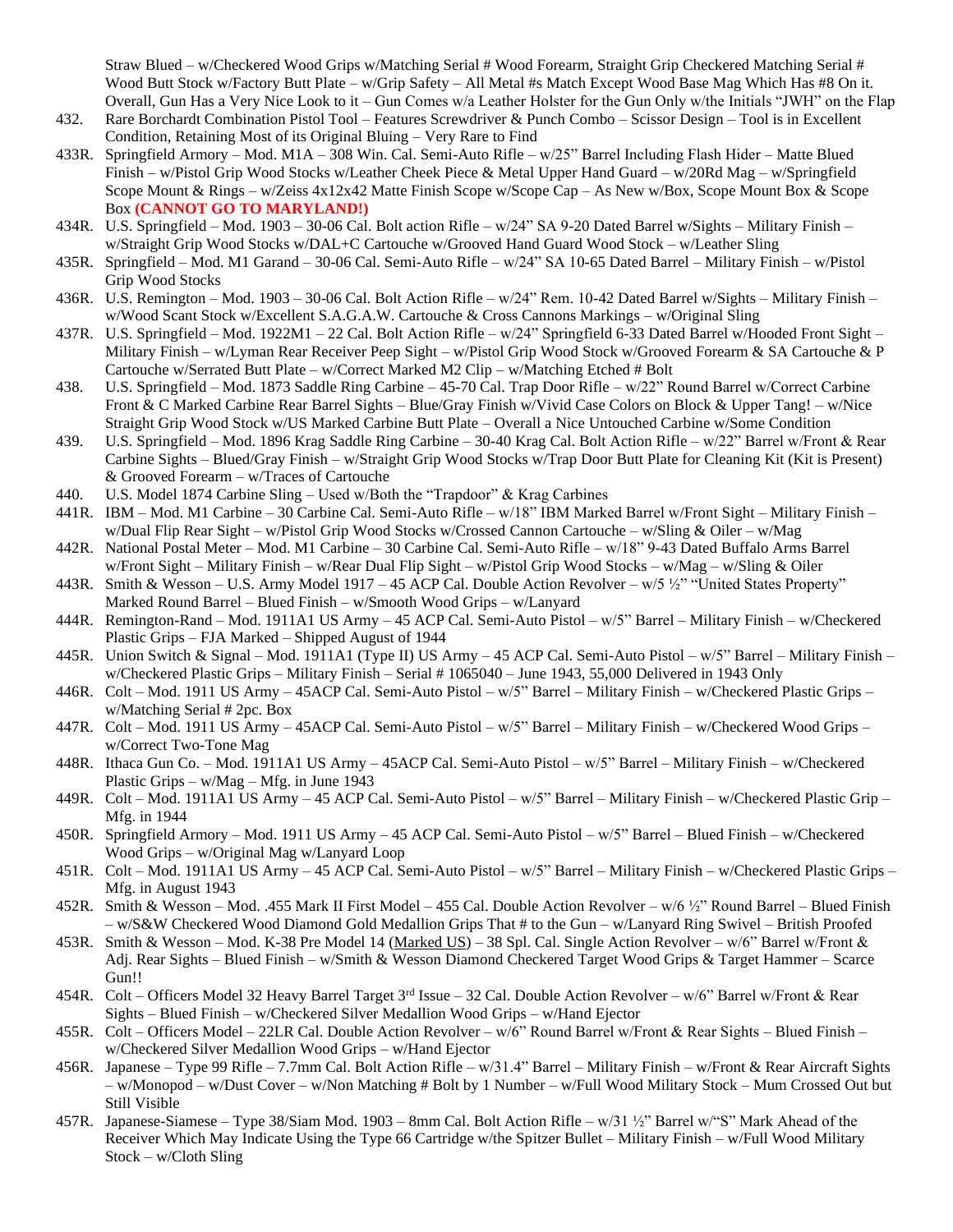- 458R. Japanese-Italian Type I 6.5mm Cal. Bolt Action Rifle w/31.4" Barrel w/Sights Blued Finish w/Full Wood Military Stock – w/Sling – Mfg. in Italy for Japan, Most Issued to the Japanese Navy
- 459R. Japanese Type 99 Rifle 7.7mm Cal. Bolt Action Rifle w/31.4" Barrel w/Sights Military Finish w/Full Wood Military Stock w/Wood Butt Plate – w/Fixed Rear Sight – w/Cloth Sling – Late War Issue – Mum Visible – Stock Cut Under Barrel Band (Duffle Bag Gun)
- 460R. Japanese Type 2 Paratrooper Take Down Rifle 7.7mm Cal. Bolt Action Rifle w/25" Round Barrel w/Front & Rear Aircraft Sight – Military Finish – w/Full Wood Pistol Grip Military Stock – w/Dust Cover – w/Matching Bolt – Mum Ground
- 461R. Japanese Type 99 Rifle 7.7mm Cal. Bolt Action Rifle w/26" Round Barrel w/Front & Rear Aircraft Sights Blued Finish – w/Full Wood Pistol Grip Wood Military Stock – w/Monopod – Mum Ground
- 462R. Japanese Type 99 Rifle 7.7mm Cal. Bolt Action Rifle w/26" Round Barrel w/Front & Rear Aircraft Sights Blued Finish – w/Full Wood Pistol Grip Military Stock – w/Matching Bolt – Mum Ground
- 463R. Japanese Type 38 Carbine 6.5mm Cal. Bolt Action Carbine w/19" Barrel w/Sights Military Finish w/Full Wood Pistol Grip Wood Military Stock – Mum Ground
- 464R. German Mod. 34 (98k Style) Training Rifle 22LR Cal. Single Shot Bolt Action Rifle w/25 ½" Barrel w/Globe Front & 200 Meter Rear Sight – Blued Finish – w/Pistol Grip Full Wood Military Stock – w/Original Sling – Dated 1935
- 465R. Remington U.S. Model of 1917 30-06 Cal. Bolt action Rifle w/26" Remington 9-18 Dated Round Barrel w/Sight Military Finish – w/Pistol Grip Wood Full Stock – w/Original Sling
- 466R. Jinsen Arsenal (Japanese) Type 99 Rifle 7.7mm Cal. Bolt action Rifle w/31.4" Round Barrel w/Front & Rear Barrel Sights – Military Finish – w/Monopod – Mum Ground
- 467R. Japanese Type 99 Rifle 7.7mm Cal. Bolt Action Rifle w/31.4" Round Barrel w/Sights Military Finish w/Late War Wood Butt Stock w/Wooden Butt Plate – w/Fixed Rear Sight – w/Matching Bolt – Mum Crossed Out
- 468R. Japanese Type 99 Rifle 7.7mm Cal. Bolt Action Rifle w/31.4" Barrel w/Aircraft Sights Military Finish w/Wood Butt Stock – w/Dust Cover – w/Matching Bolt – Mum Ground
- 469R. Japanese Mod. Training Rifle Blank Only Cal. Training Rifle w/31" Round Barrel w/Sights Military Finish w/Marking on Wood Stock for School – w/Matching Bolt
- 470R. Chinese Type 53 Carbine 7.62x54R Cal. Bolt Action Carbine w/20 ½" Round Barrel w/Sights Military Finish This Carbine Has a Very Rare Grenade Launcher Rear Sight – w/Unique Original Sling – Vietnam Bring Back Gun, There is a Tag Affixed to the Wood Stock Documenting its Capture in Vietnam in 1968
- 471R. Japanese Type 99 Rifle 7.7mm Cal. Bolt Action Rifle w/31.4" Barrel Military Finish w/Wood Stock w/Dust Cover & Monopod – Mum Ground
- 472. Bern (Swiss) Mod. 1878 Rifle 10.4x42R Cal. Bolt Action Rifle w/33" Round Barrel w/Sights Blued Finish w/Full Wood Stock – w/Cartridge
- 473R. Japanese Type 99 Rifle 7.7mm Cal. Bolt Action Rifle w/31.4" Round Barrel Military Finish w/Wood Butt Stock w/Wooden Butt Plate – w/Fixed Rear Sight – w/Matching Bolt w/Rare Cloth Sling Displaying Japanese Characters Which May Give Issue Information – Late War Issue
- 474R. Japanese-Italian Type I 6.5mm Cal. Bolt Action Rifle w/31" Round Barrel Blued Finish w/Full Wood Military Stock – w/Sling – Mfg. in Italy for Japan, Delivered to the Japanese Navy in 1937
- 475R. Italian Youth Rifle 6.5 Blank Firing Cal. Bolt Action Rifle w/14.4" Barrel w/Sights Blued Finish w/Folding Bayonet Mfg. in 1934
- 476R. Japanese Type 14 Nambu 8mm Nambu Cal. Semi-Auto Pistol w/4 ½" Barrel Blued Finish w/Matching # Mag Gun Comes w/Holster w/Crossbelt, Original Lanyard, Extra Firing Pin, Cleaning Cloths & Cleaning Rod – Dated 14.4 (March 1939)
- 477R. Japanese Type 26 Revolver 9mm Cal. Double Action Revolver w/4 ½" Round Barrel Blued finish w/Checkered Wood Grip – w/Cleaning Rod – w/Holster w/Cross Straps
- 478R. Japanese Type 14 Nambu 8mm Nambu Cal. Semi-Auto Pistol w/4 ½" Barrel Blued Finish w/Non Matching # Mag Gun Comes w/Holster w/Crossbelt, Extra Firing Pin & Cleaning Rod – Dated 5.1 (January 1930)
- 479R. Japanese Type 14 Nambu 8mm Nambu Cal. Semi-Auto Pistol w/4 ½" Round Barrel Blued Finish Gun Comes w/Holster w/Crossbelt, Extra Firing Pin & Cleaning Rod – Note: Gun Serial # Ends w/792 & Clip Has #794 – Dated 19.6 (June 1944)
- 480. Webley Mod. "Senior" .177 Cal. Air Pistol w/6 ½" Barrel w/Front & Rear Sights Blued Finish w/Checkered Bakelite Grips – Excellent Example
- 481R. Astra (Unceta Y. CIA) Mod. 600 9mm Luger Cal. Semi-Auto Pistol w/5 ¼" Barrel w/Sight Blued Finish w/Checkered Wood Grips – w/2 Mags – w/Holster – Gun Retains Exceptional Amount of Finish
- 482. Exceptional Colt .22-.45 Service Model Conversion Kit w/Original Components, Colt Marked Mag Exceptional Complete Set
- 483R. Mauser Mod. P.38 9mm Cal. Semi-Auto Pistol w/5" Barrel Blued Finish w/Black Plastic Grips w/P.38 Marked  $Mag - Mfg. Code: byf - Mfg. in 1944$
- 484R. Colt Mod. 1908 Hammerless 25ACP Cal. Semi-Auto Pistol w/2" Round Barrel Blued Finish w/Checkered Hard Rubber Factory Grips – w/Mag – w/Grip Safety – Mfg. in 1912
- 485R. Japanese Type 26 Revolver 9mm Cal. Double Action Revolver w/4 ¾" Round Barrel Blued Finish w/Checkered Wood Grips – w/Original Lanyard
- 486R. Erma Werke Mod. KPG68A (Luger Copy) 380ACP Cal. Semi-Auto Pistol w/3" Round Barrel Blued Finish w/Mag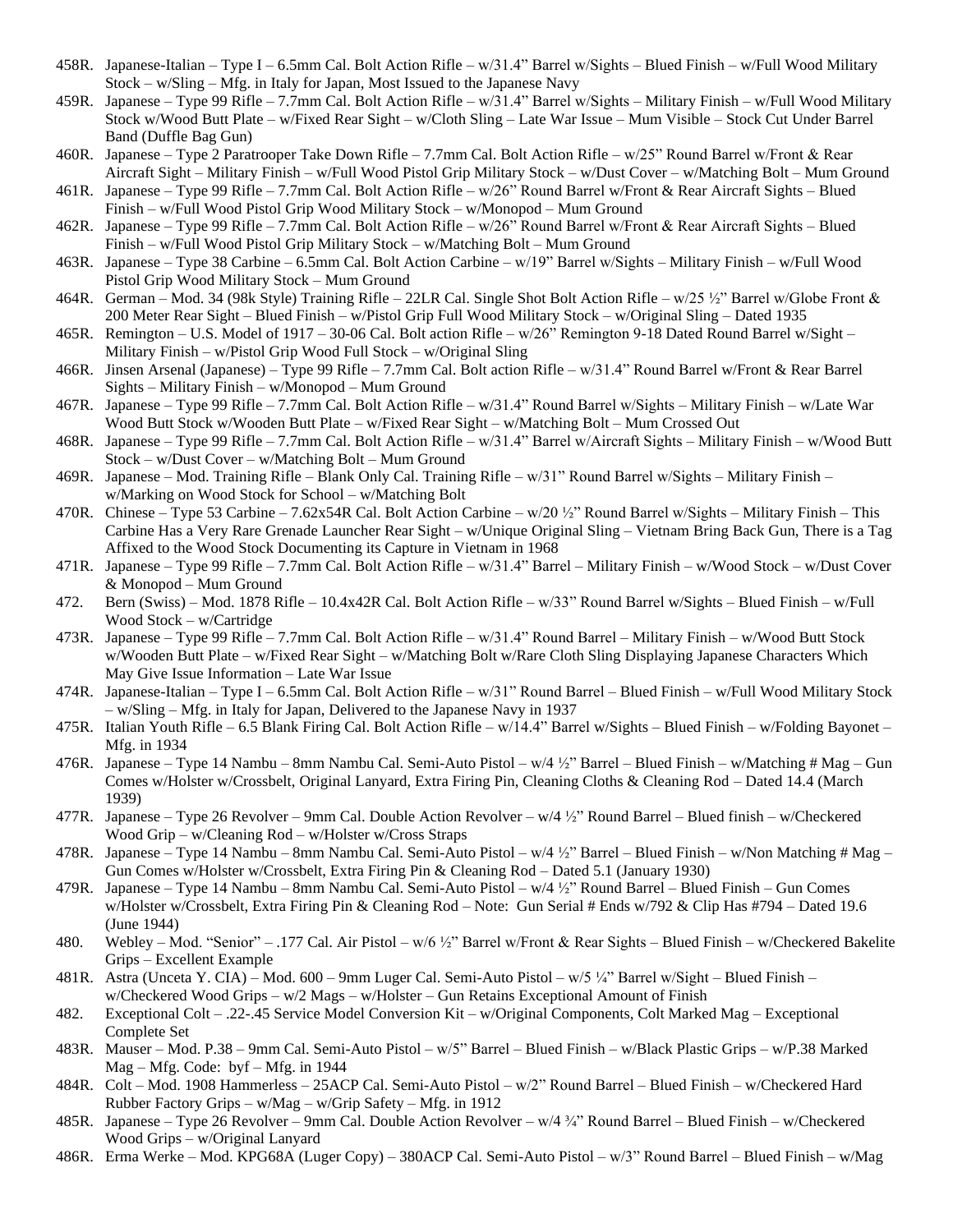- 487R. Erma Mod. LA22 (P.08 Luger Copy) 22LR Cal. Semi-Auto Pistol w/4" Round Barrel Blued Finish w/Extra Mag
- 488R. Japanese Type 14 Nambu 8mm Nambu Cal.Semi-Auto Pistol w/4.7" Round Barrel Blued Finish w/Wood Grips w/Matching Mag – Dated 19.7 (July 1944)
- 489R. CZ (Czech) Pistol Modell 27 (CZ 27) 7.65mm Cal. Semi-Auto Pistol w/3 ¾" Round Barrel Blued Finish w/Grips w/Factory Mag – Nazi Marked – Code: fnh
- 490R. DWM Mod. P.08 Luger 9mm Cal. Semi-Auto Pistol w/4" Round Barrel Blued Finish All Matching Except the Wood Base Mag – Note: Very Small Chip on Top of Left Grip
- 491R. Japanese Type 14 Nambu 8mm Nambu Cal. Semi-Auto Pistol w/4.7" Round Barrel Blued Finish w/Wood Grips w/Matching # Mag – Dated 19.2 (February 1944)
- 492R. CZ (Czech) Pistol Modell 27 (CZ 27) 7.65mm Cal. Semi-Auto Pistol w/3 ¾" Round Barrel Blued Finish w/Grips w/Original Holster & Extra Mag – Nazi Marked by Serial # & Right Side of Frame – Code: fnh – Note: Right Grip Chipped at Top
- 493R. DWM Mod. P.08 Luger 9mm Cal. Semi-Auto Pistol w/4" Round Barrel Blued Finish w/Checkered Wood Grips Dated 1913 – All Matching #s Except Mag
- 494R. Walther Mod. P.38 9mm Cal. Semi-Auto Pistol w/5" Round Barrel Blued Finish w/Factory Grips w/Mag Marked AC P.38 – Mfg./Date Code: AC 44
- 495R. Japanese Type 14 Nambu 8mm Cal. Semi-Auto Pistol w/4.7" Barrel Blued Finish w/Wood Grips w/Matching # Mag – Dated 17.11 (November 1942)
- 496R. Ithaca Mod. 1911A1 US Army 45ACP Cal. Semi-Auto Pistol w/5" Barrel Military Finish w/Plastic Checkered Grips – Mfg. 1943 – in As Unissued Condition
- 497R. Japanese Type 14 Nambu 8mm Cal. Semi-Auto Pistol w/4.7" Barrel Blued Finish w/Wood Grips w/Matching # Mag – Dated 17.11 (November 1942)
- 498R. Colt Mod. 1911A1 US Army 45ACP Cal. Semi-Auto Pistol w/5" Barrel w/Checkered Plastic Grips FJA Marked
- 499R. DWM Mod. P-08 Luger 9mm Cal. Semi-Auto Pistol w/4" Barrel Blued Finish w/Checkered Wood Grips Receiver Dated 1916 – Regiment Marked on Grip Strap "JR.419.2K.4" – Matching #s Except Mag
- 500R. Erfurt Mod. Artillery Luger 9mm Cal. Semi-Auto Pistol w/8" Round Barrel Blued Finish w/Checkered Wood Grips – Matching #s Except Mag – Dated/Mfg. in 1914
- 501R. Japanese Type 14 Nambu 8mm Nambu Cal. Semi-Auto Pistol w/4.7" Barrel Blued Finish w/Wood Grips w/Matching # Mag – Dated 14.2 (February 1939)
- 502R. Mauser Mod. P.38 9mm Cal. Semi-Auto Pistol w/5" Barrel Blued Finish w/Brown Plastic Grips w/Mag Mfg. Code:  $byf - Mfg$ . in 1944
- 503R. Colt Mod. 1911 US Army 45ACP Cal. Semi-Auto Pistol w/5" Round Barrel Blued Finish w/Checkered Wood Grips  $-$  w/Mag  $-$  Mfg. in 1917
- 504R. Mauser Mod. 1914 7.65mm Cal. Semi-Auto Pistol w/3 ½" Round Barrel Blued Finish w/Wood Grips w/Mag Crown U Proofed
- 505R. Colt Mod. 1903 32 Cal. Semi-Auto Pistol w/3 ¾" Barrel Blued Finish w/Factory Checkered Hard Rubber Grips w/Factory Colt Marked Two-Tone Mag – w/Original Factory Box That #s to the Gun
- 506R. Smith & Wesson Mod. 10 M&P 38 Spl. Cal. Double Action Revolver w/4" Barrel Military Finish w/Smooth Wood Grips – w/Lanyard Swivel
- 507R. Japanese Type 14 Nambu 8mm Nambu Cal. Semi-Auto Pistol w/4.7" Barrel Blued Finish w/Wood Grips w/Matching # Mag – Dated 11.3 (March 1936)
- 508R. MAS (French) Mod. 1935S 7.65 Cal. Semi-Auto Pistol w/4.3" Barrel Military Finish w/Checkered Grips w/Mag Slide Marked "M1" "MAC-C-C-9016"
- 509R. Erfurt Mod. P.08 Luger 9mm Cal. Semi-Auto Pistol w/4" Barrel Blued Finish w/Checkered Wood Grips All Matching Gun w/2 Matching Serial # Wood Base Mags to Gun – Dated 1918 – w/Holster Dated 1918 – Great Rig
- 510R. Spandau Mod. Gew 98 7.92mm Cal. Bolt Action Rifle w/29" Barrel w/Sights & Muzzle Cover Blued Finish w/Pistol Grip Wood Stock w/Military Marks – w/Original Leather Sling – No Cleaning Rod – All Matching #s
- 511R. Japanese Type 99 "Late War" 7.7 Jap Cal. Bolt Action Rifle w/26" Barrel w/Sights Military Finish w/Pistol Grip Wood Full Stock w/Wooden Butt Plate w/Painted Japanese Flag on Right Side of Butt Stock – w/Late War Sights & Butt Plate – w/Dust Cover – Good Mum
- 512R. Japanese Type 99 Rifle 7.7mm Cal. Bolt Action Rifle w/26" Barrel w/Sights Military Finish w/Full Wood Military Stock w/Wooden Butt Plate – w/Late War Fixed Rear Sight – w/Dust Cover – Mum Good
- 513R. N.A.C. of Ridgefield, N.J. Mod. 98k Sporter 22LR Cal. Trainer Bolt Action Rifle w/26" Round Barrel w/Sight Blued Finish – w/Wood Stock w/Marks – w/Leather Sling
- 514R. Mauser Mod. 98k 8mm Cal. Bolt Action Rifle w/24" Barrel w/Front & Rear Sights Military Finish w/Full Wood Military Stock – w/Leather Sling – All Matching #s But Bolt – Mfg. Code/Date: S42G, "G" is for 1935 – Tag on Gun State Gun Was Captured by Sgt. Milton A. Kruse, 8<sup>th</sup> Inf. Div.
- 515R. Inland Division Mod. M1 Carbine 30 Carbine Cal. Semi-Auto Rifle w/18" Inland/General Motors 12-44 Dated Barrel Military Finish – w/Paratrooper Folding Stock – w/Mag – w/Sling
- 516. Waffenbrik Bern Mod. 78 Swiss Cal. "Mauser Contract Rifle" 41RF 8mm Cal. Bolt Action Rifle w/33" Barrel w/Blade Front & Adj. Rear Sights – Blued Finish – w/Straight Grip Full Military Wood Stocks w/Metal Butt Plate – w/Sling Loops, Bayonet Lug & Cleaning Rod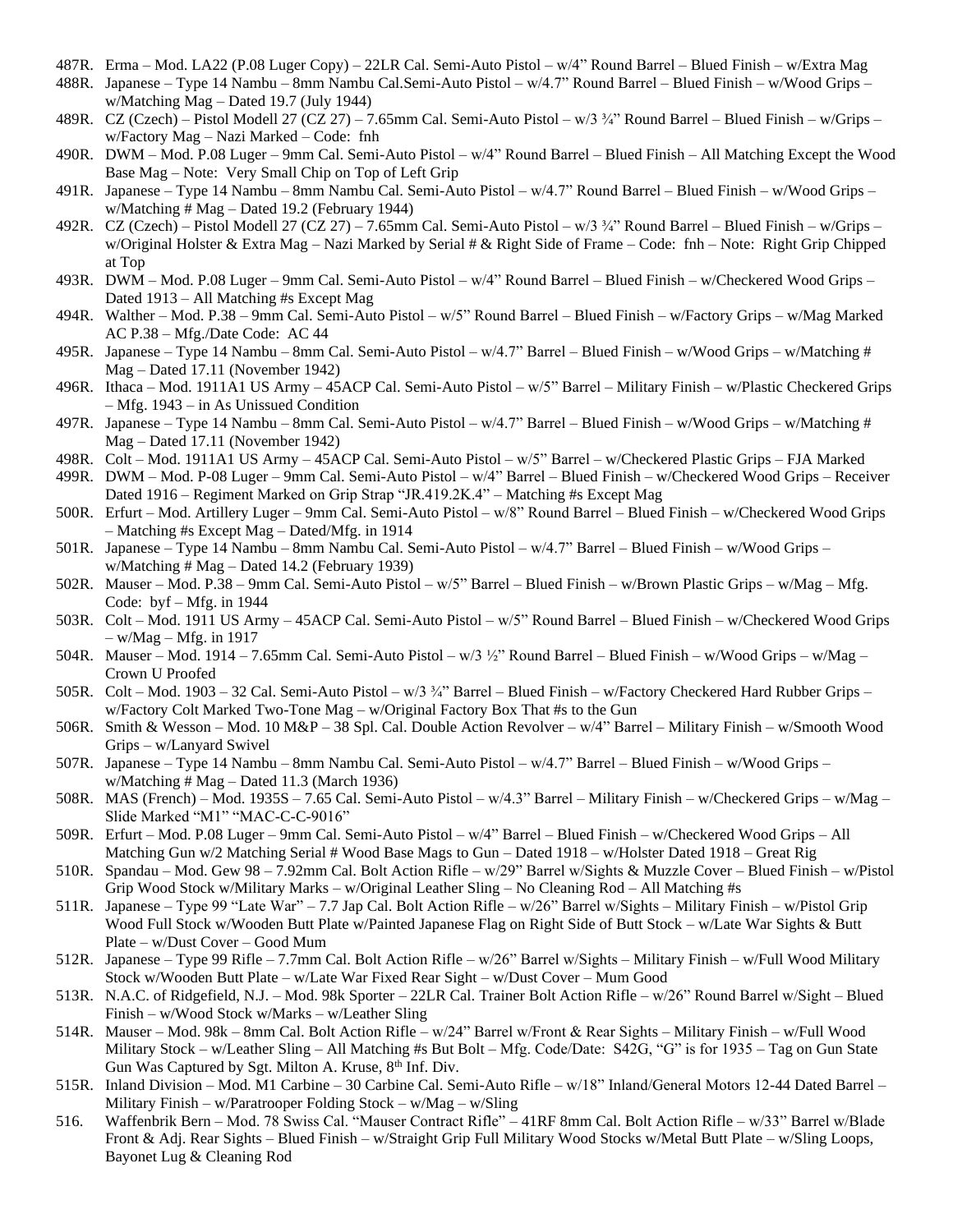- 517. Piper Arms Co. Mod. 1892 Modified Diana 12ga. Double Barrel Shotgun w/24" Damascus Solid Rib Barrels w/Bead Sight – Brown Finish – w/Enhanced Frame, Hammer & Trigger Guard – w/Checkered Capped Pistol Grip Wood Stocks w/Hard Rubber Butt Pad – w/Double Hammers & Triggers
- 518R. U.S. Springfield Mod. 1922 MK II 22 Cal. Bolt Action Rifle w/24" SA 12-32 Dated Barrel w/Globe Front & Lyman Rear Receiver Peep Sights – Military Finish – w/Pistol Grip Wood Stocks w/Grooved Forearm – w/Correct M2 Marked Mag
- 519R. Springfield Mod. 1903 30-06 Cal. Bolt Action Rifle w/24" RIA 11-18 Dated Barrel Military Finish w/Full Wood Military Stock w/Cleaning Kit in Butt Stock – w/Original Leather Sling
- 520R. Inland Division Mod. M1 Carbine 30 Carbine Cal. Semi-Auto Rifle w/18 ½" Inland/General Motors 9-43 Dated Barrel w/Front Sight & First Type Rear Sight – Blued Finish – w/Cross Cannons Ordnance Mark on Wood Stock – w/Mag – w/Sling & Oiler
- 521R. Springfield Mod. M1 Garand 30-06 Cal. Semi-Auto Rifle w/24" SA 2-65 Dated Barrel Military Finish w/Full Wood Military Stock – w/Cloth Sling
- 522R. Springfield Mod. M1 Garand 30-06 Cal. Semi-Auto Rifle w/24" SA 5-44 Dated Barrel w/Front & Locking Bar Rear Sight – Military Finish – w/Full Wood Military Stock w/DOD Inspection Mark & Cleaning Kit in Butt Stock – w/Sling

#### **FIREARMS AUCTION CONDITIONS OF SALE**

*Redding Auction Service Inc. cannot be held responsible to be cognizant of all the various local and state laws pertaining to firearms. As the buyer it is your responsibility to know the laws of your jurisdiction concerning the possession of and what type of firearms accessories are allowed before you place your bid.*

*Redding Auction Service Inc.* has generated every effort to catalog and correctly describe the firearms to be sold, however neither Seller nor Auctioneer guarantee the authenticity, validity or condition of any lot. All lots are sold "AS IS" and should be inspected prior to your bidding. Redding Auction Service Inc. reserves the right to make any and all verbal corrections and provide additional information from the stand at the time of sale. All sales are final!

*Redding Auction Service Inc.* establishes no warranties or depictions concerning the fitness for use, safeness to fire, to store, or reliability of any firearm, ammunition, parts, parts of components of any lot. Any use is entirely at your risk. Redding Auction Service Inc. expressly disclaims any liability whatsoever for accident, injury or damage resulting to any person or property from the use or storage of any such lot.

*All items* sold are subject to Federal and State Regulations. All modern guns must be registered. Gun registration is handled by Redding Auction Service for a nominal fee. Modern handgun purchasers must be Pennsylvania residents at least 21 years of age and must have photo ID (driver's license) and be able to pass a PICS background check. Out of state residents must have a FFL or a licensed dealer in their state to receive USPS shipment of Pistols and/or Revolvers. Modern rifle and shotgun purchasers must be at least 18 years of age and must have photo ID (driver's license) and be able to pass a PICS background check in order to be eligible to purchase firearms. We do not implement a Buyer's Premium ("Buyer's Penalty") or other hidden fees/penalties. Please Note: *Redding Auction Service Inc.* is not, nor will be held responsible if the buyer fails a PICS background check and are ineligible to possess a firearm. If this situation arises, *Redding Auction Service Inc.* will not issue a refund but we will gladly consign the firearm(s) for the ineligible buyer in a future upcoming sale (Prevailing Commission Rate will be deducted from sale proceeds).

#### **ALL PURCHASERS MUST BE REGISTERED WITH A BID NUMBER AND MUST POSSESS PICTURE IDENTIFICATION. OUT OF STATE CHECKS WILL ONLY BE ACCEPTED WITH PRIOR APPROVAL FROM REDDING AUCTION SERVICE INC.**

In the case of a disputed bid, our Auctioneer will determine who the successful bidder is or re-offer and resell the disputed item.

**ABSENTEE BIDS AND PHONE BIDS** WILL BE ACCEPTED up to 5 P.M of the Friday preceding the sale unless we have given you prior authorization. In the event of duplicate bids, the first bid received will take precedence. All sales are final and the outstanding balance must be paid in full immediately. Items/Lots MUST be inspected before leaving your absentee bid. **Note: Absentee Bids CANNOT be cancelled the day of the sale**

*Redding Auction Service Inc.* reserves the right to hold any or all merchandise purchased by personal check until the check has cleared the bank. If shipping is requested/required by the purchaser, all packing and UPS/USPS shipping charges will be paid prior to shipping. **There is a \$15 packing/handling fee charged per shipping box for "smalls" & handguns & a \$20 packing/handling fee for all long guns to offset the cost of packing materials & labor. Please note, per USPS policy all firearms shipped through the post office must be sent with "Signature Required". Unfortunately, this is an extra charge that you must pay for.**